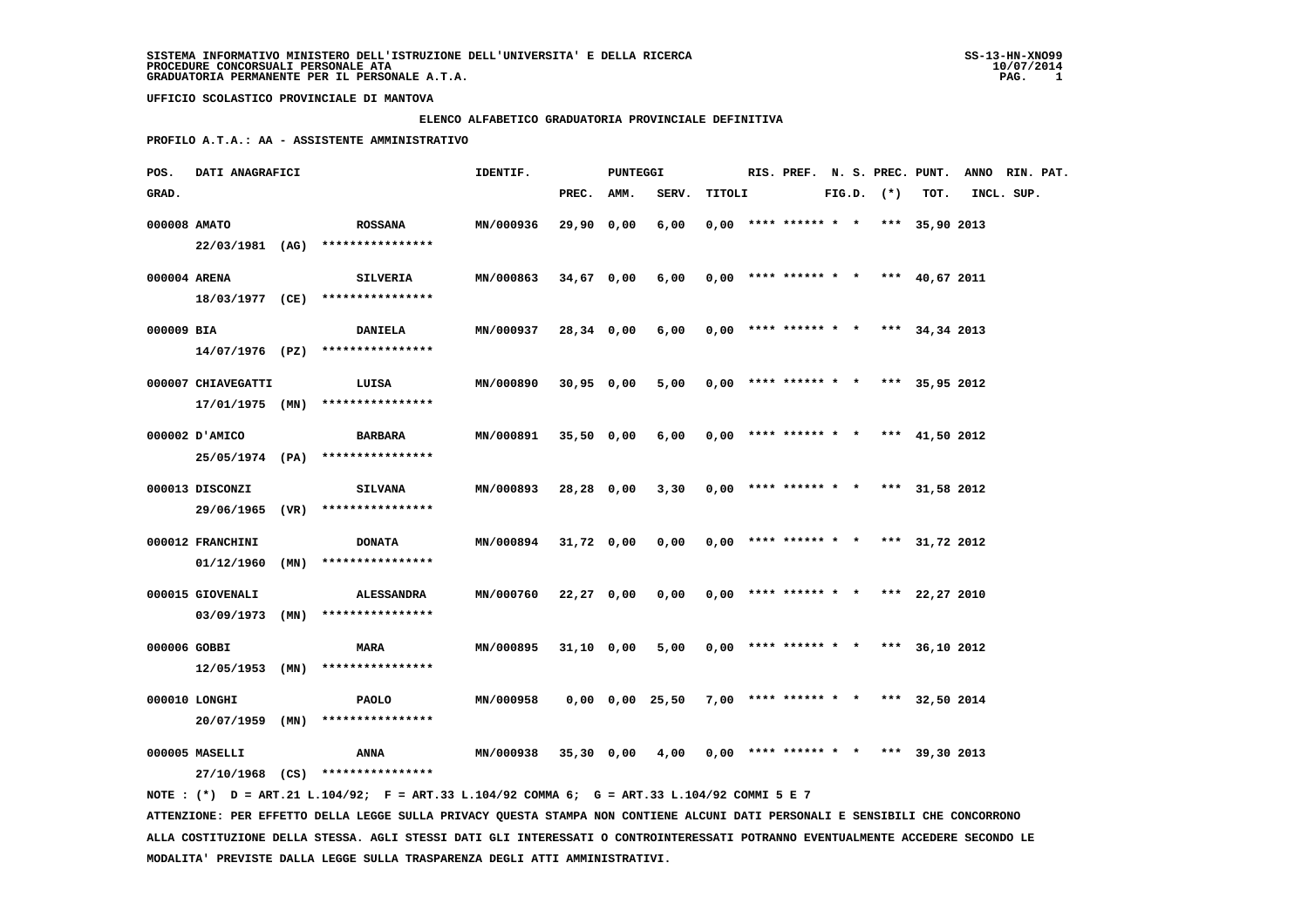# **ELENCO ALFABETICO GRADUATORIA PROVINCIALE DEFINITIVA**

 **PROFILO A.T.A.: AA - ASSISTENTE AMMINISTRATIVO**

| POS.        | DATI ANAGRAFICI                     |      |                                                                                                                               | IDENTIF.         |            | <b>PUNTEGGI</b> |              |      | RIS. PREF. N. S. PREC. PUNT. |  |                |                  | <b>ANNO</b> | RIN. PAT. |
|-------------|-------------------------------------|------|-------------------------------------------------------------------------------------------------------------------------------|------------------|------------|-----------------|--------------|------|------------------------------|--|----------------|------------------|-------------|-----------|
| GRAD.       |                                     |      |                                                                                                                               |                  | PREC.      | AMM.            | SERV. TITOLI |      |                              |  | $FIG.D.$ $(*)$ | тот.             | INCL. SUP.  |           |
| 000014 PACE | 31/03/1968                          | (TO) | <b>GIOVANNA</b><br>****************                                                                                           | MN/000503        | 24,12 0,00 |                 | 0,00         |      | $0,00$ **** ****** * *       |  |                | *** 24,12 2006   |             |           |
|             | 000011 PADRIN<br>03/10/1967         | (FE) | PAOLA<br>****************                                                                                                     | MN/000940        | 28,00 0,00 |                 | 3,90         | 0,00 | **** ****** * *              |  |                | *** 31,90 2013   |             |           |
|             | 000003 VENTRICE<br>24/10/1966       | (RC) | <b>DONATELLA</b><br>****************                                                                                          | MN/000900        | 36,00 0,00 |                 | 5,00         | 0,00 | **** ****** * *              |  |                | *** $41,00$ 2012 |             |           |
|             | 000001 VICENTINI<br>27/12/1972 (VR) |      | <b>DANIELA</b><br>****************                                                                                            | <b>MN/000901</b> |            | 36,30 0,00      | 6,00         |      | $0,00$ **** ****** * *       |  |                | *** $42,30$ 2012 |             |           |
|             |                                     |      | NOTE: (*) D = ART.21 L.104/92; F = ART.33 L.104/92 COMMA 6; G = ART.33 L.104/92 COMMI 5 E 7                                   |                  |            |                 |              |      |                              |  |                |                  |             |           |
|             |                                     |      | ATTENZIONE: PER EFFETTO DELLA LEGGE SULLA PRIVACY QUESTA STAMPA NON CONTIENE ALCUNI DATI PERSONALI E SENSIBILI CHE CONCORRONO |                  |            |                 |              |      |                              |  |                |                  |             |           |

 **ALLA COSTITUZIONE DELLA STESSA. AGLI STESSI DATI GLI INTERESSATI O CONTROINTERESSATI POTRANNO EVENTUALMENTE ACCEDERE SECONDO LE MODALITA' PREVISTE DALLA LEGGE SULLA TRASPARENZA DEGLI ATTI AMMINISTRATIVI.**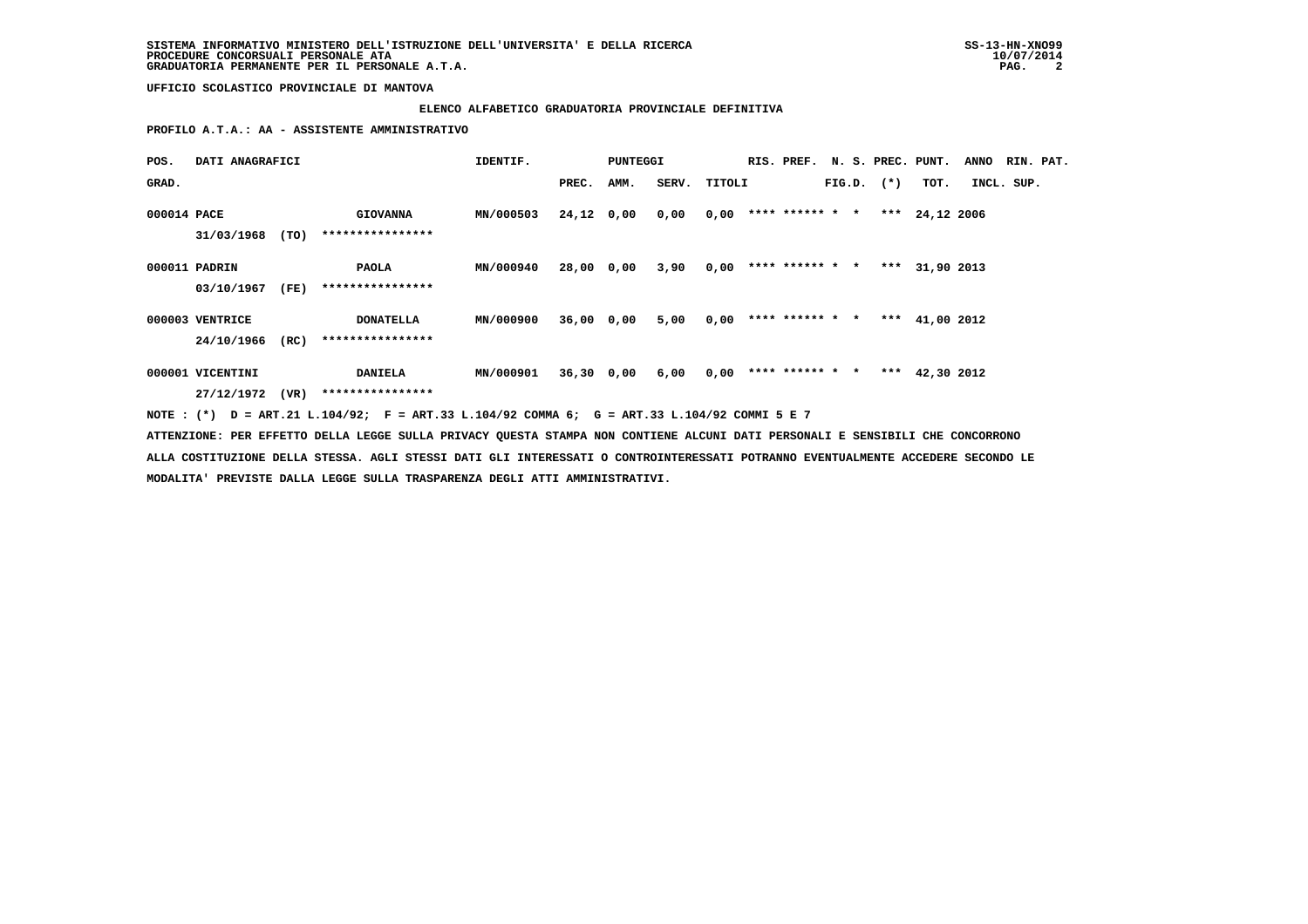## **ELENCO ALFABETICO GRADUATORIA PROVINCIALE DEFINITIVA**

 **PROFILO A.T.A.: AT - ASSISTENTE TECNICO**

| POS.  | DATI ANAGRAFICI |      |                                                                                                                                 | IDENTIF.         |            | PUNTEGGI<br>RIS. PREF. |                                                           |        |  |  |  | N. S. PREC. PUNT. |                                       | <b>ANNO</b> | RIN. PAT. |   |
|-------|-----------------|------|---------------------------------------------------------------------------------------------------------------------------------|------------------|------------|------------------------|-----------------------------------------------------------|--------|--|--|--|-------------------|---------------------------------------|-------------|-----------|---|
| GRAD. |                 |      |                                                                                                                                 |                  | PREC.      | AMM.                   | SERV.                                                     | TITOLI |  |  |  | $FIG.D.$ $(*)$    | TOT.                                  | INCL. SUP.  |           |   |
|       | 000003 BAGGETTA |      | <b>GIUSEPPE</b>                                                                                                                 | <b>MN/000639</b> | 33,18 0,00 |                        | 0,00                                                      |        |  |  |  |                   | $0,00$ **** ****** * * *** 33,18 2009 |             |           |   |
|       | 05/06/1977      | (MN) | ****************                                                                                                                |                  |            |                        |                                                           |        |  |  |  |                   |                                       |             |           |   |
|       | 000005 ORRICO   |      | <b>FRANCESCO</b>                                                                                                                | MN/000931        | 24,25 0,00 |                        | $4,50$ 0,00 **** ****** * * *** 28,75 2013                |        |  |  |  |                   |                                       |             |           | D |
|       | 12/06/1969 (CS) |      | ****************                                                                                                                |                  |            |                        |                                                           |        |  |  |  |                   |                                       |             |           |   |
|       | 000006 PEDANO   |      | CALOGERO                                                                                                                        | MN/000956        |            |                        | $0,00$ $0,00$ $16,50$ $9,20$ **** ****** * *** 25,70 2014 |        |  |  |  |                   |                                       |             |           |   |
|       | 16/01/1983      |      | $(AG)$ *****************                                                                                                        |                  |            |                        |                                                           |        |  |  |  |                   |                                       |             |           |   |
|       | 000001 SACCHI   |      | <b>ENRICA</b>                                                                                                                   | <b>MN/000852</b> | 33,73 0,00 |                        | $3,50$ 0,00 **** ****** * * *** 37,23 2010                |        |  |  |  |                   |                                       |             |           |   |
|       | 19/08/1976      | (MN) | ****************                                                                                                                |                  |            |                        |                                                           |        |  |  |  |                   |                                       |             |           |   |
|       | 000007 SARTOR   |      | FABRIZIO                                                                                                                        | MN/000637        | 22,57 0,00 |                        | 0,00                                                      |        |  |  |  |                   | $0,00$ **** ****** * * *** 22,57 2009 |             |           |   |
|       | 21/07/1962      | (TO) | ****************                                                                                                                |                  |            |                        |                                                           |        |  |  |  |                   |                                       |             |           |   |
|       | 000002 SCIARRA  |      | <b>DANIELA</b>                                                                                                                  | <b>MN/000957</b> |            |                        | 0,00 0,00 28,90                                           |        |  |  |  |                   | $7,00$ **** ****** * * *** 35,90 2014 |             |           |   |
|       | 22/12/1970 (FG) |      | ****************                                                                                                                |                  |            |                        |                                                           |        |  |  |  |                   |                                       |             |           |   |
|       | 000004 VOMERO   |      | <b>MARIA</b>                                                                                                                    | <b>MN/000934</b> | 24,25 0,00 |                        | 5,50                                                      |        |  |  |  |                   | $0,00$ **** ****** * * *** 29,75 2013 |             |           |   |
|       |                 |      | 06/04/1973 (CS) ****************                                                                                                |                  |            |                        |                                                           |        |  |  |  |                   |                                       |             |           |   |
|       |                 |      | NOTE: (*) D = ART.21 L.104/92; F = ART.33 L.104/92 COMMA 6; G = ART.33 L.104/92 COMMI 5 E 7                                     |                  |            |                        |                                                           |        |  |  |  |                   |                                       |             |           |   |
|       |                 |      | ATTENZIONE: PER EFFETTO DELLA LEGGE SULLA PRIVACY QUESTA STAMPA NON CONTIENE ALCUNI DATI PERSONALI E SENSIBILI CHE CONCORRONO   |                  |            |                        |                                                           |        |  |  |  |                   |                                       |             |           |   |
|       |                 |      | ALLA COSTITUZIONE DELLA STESSA. AGLI STESSI DATI GLI INTERESSATI O CONTROINTERESSATI POTRANNO EVENTUALMENTE ACCEDERE SECONDO LE |                  |            |                        |                                                           |        |  |  |  |                   |                                       |             |           |   |

 **MODALITA' PREVISTE DALLA LEGGE SULLA TRASPARENZA DEGLI ATTI AMMINISTRATIVI.**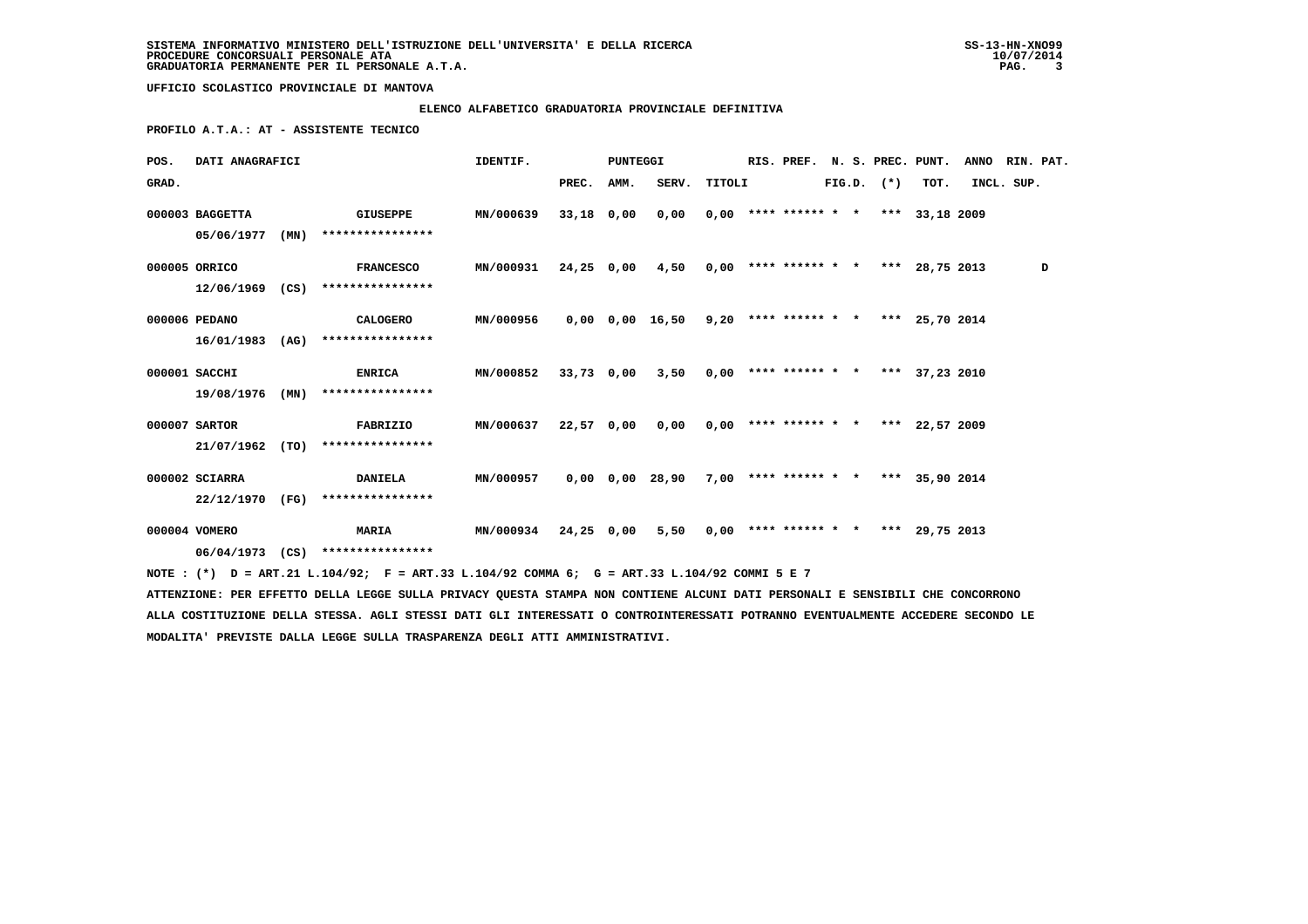### **ELENCO ALFABETICO GRADUATORIA PROVINCIALE DEFINITIVA**

 **PROFILO A.T.A.: CS - COLLABORATORE SCOLASTICO**

| POS.         | DATI ANAGRAFICI      |                                                                                             | IDENTIF.             |            | PUNTEGGI    |                                                             |        |                                       |  |                |      | RIS. PREF. N. S. PREC. PUNT. ANNO RIN. PAT. |  |
|--------------|----------------------|---------------------------------------------------------------------------------------------|----------------------|------------|-------------|-------------------------------------------------------------|--------|---------------------------------------|--|----------------|------|---------------------------------------------|--|
| GRAD.        |                      |                                                                                             |                      | PREC. AMM. |             | SERV.                                                       | TITOLI |                                       |  | $FIG.D.$ $(*)$ | TOT. | INCL. SUP.                                  |  |
| 000107 ALEO  |                      | <b>FRANCESCA</b>                                                                            | MN/000903            | 15,53 0,00 |             | 1,80                                                        |        | $0,00$ **** ****** * * *** 17,33 2012 |  |                |      |                                             |  |
|              |                      | $10/10/1963$ (TP) *****************                                                         |                      |            |             |                                                             |        |                                       |  |                |      |                                             |  |
|              | 000105 ALIBRANDI     | <b>RITA</b>                                                                                 | <b>MN/000941</b>     |            |             | 16,25 0,00 1,50                                             |        | $0,00$ **** ****** * * *** 17,75 2013 |  |                |      |                                             |  |
|              |                      | 04/06/1970 (TO) ****************                                                            |                      |            |             |                                                             |        |                                       |  |                |      |                                             |  |
|              | 000007 ALLEGRI       | <b>ANNALISA</b>                                                                             | MN/000822            | 34,00 0,00 |             | 5,00                                                        |        | $0.00$ **** ****** * * *** 39.00 2010 |  |                |      |                                             |  |
|              |                      | 27/08/1962 (MN) ****************                                                            |                      |            |             |                                                             |        |                                       |  |                |      |                                             |  |
|              | 000110 ALLOCCA       | CARMELA                                                                                     | MN/000959            |            |             | $0,00$ $0,00$ $14,50$ $2,00$ **** ****** * * *** 16,50 2014 |        |                                       |  |                |      |                                             |  |
|              |                      | 28/03/1955 (NA) ****************                                                            |                      |            |             |                                                             |        |                                       |  |                |      |                                             |  |
|              | 000035 ALONGI        | <b>SANTA</b>                                                                                | MN/000711            | 30,50 0,00 |             | 5,00                                                        |        | $0,00$ **** ****** * * *** 35,50 2009 |  |                |      |                                             |  |
|              |                      | 24/02/1951 (PA) ****************                                                            |                      |            |             |                                                             |        |                                       |  |                |      |                                             |  |
| 000131 AMATO |                      | <b>ROSSANA</b>                                                                              | MN/000942            |            | $8,45$ 0,00 | 1,80                                                        |        | $0,00$ **** ****** * * *** 10,25 2013 |  |                |      |                                             |  |
|              |                      | 22/03/1981 (AG) ****************                                                            |                      |            |             |                                                             |        |                                       |  |                |      |                                             |  |
|              | 000080 AROLDI NODARI | ARTURA                                                                                      | <b>MN/000596</b>     | 24,50 0,00 |             | 0,50                                                        |        | $0,00$ **** ****** * * *** 25,00 2008 |  |                |      |                                             |  |
|              |                      | $21/04/1957$ (MN) ****************                                                          |                      |            |             |                                                             |        |                                       |  |                |      |                                             |  |
|              | 000118 AWDALLA       | <b>ELFIN</b>                                                                                | MN/000960            |            |             | 0,00 0,00 13,00                                             |        | $2,00$ **** ****** * * *** 15,00 2014 |  |                |      |                                             |  |
|              |                      | 20/11/1970 (EE) ****************                                                            |                      |            |             |                                                             |        |                                       |  |                |      |                                             |  |
| 000087 AZZI  |                      | <b>ROBERTA</b>                                                                              | MN/000904 17,60 0,00 |            |             | 4,00                                                        |        | $0,00$ **** ****** * * *** 21,60 2012 |  |                |      |                                             |  |
|              | $02/09/1971$ (MN)    | ****************                                                                            |                      |            |             |                                                             |        |                                       |  |                |      |                                             |  |
|              | 000132 BAGGETTA      | GIUSEPPE                                                                                    | <b>MN/000943</b>     |            | 9,95 0,00   | 0,00                                                        |        | $0.00$ **** ****** * * *** 9.95 2013  |  |                |      |                                             |  |
|              | 05/06/1977 (MN)      | ****************                                                                            |                      |            |             |                                                             |        |                                       |  |                |      |                                             |  |
| 000089 BALDI |                      | VANNA                                                                                       | <b>MN/000905</b>     | 16,50 0,00 |             | 4,50                                                        |        | $0,00$ **** ****** * * *** 21,00 2012 |  |                |      |                                             |  |
|              |                      | $01/04/1969$ (MN) ****************                                                          |                      |            |             |                                                             |        |                                       |  |                |      |                                             |  |
|              |                      | NOTE: (*) D = ART.21 L.104/92; F = ART.33 L.104/92 COMMA 6; G = ART.33 L.104/92 COMMI 5 E 7 |                      |            |             |                                                             |        |                                       |  |                |      |                                             |  |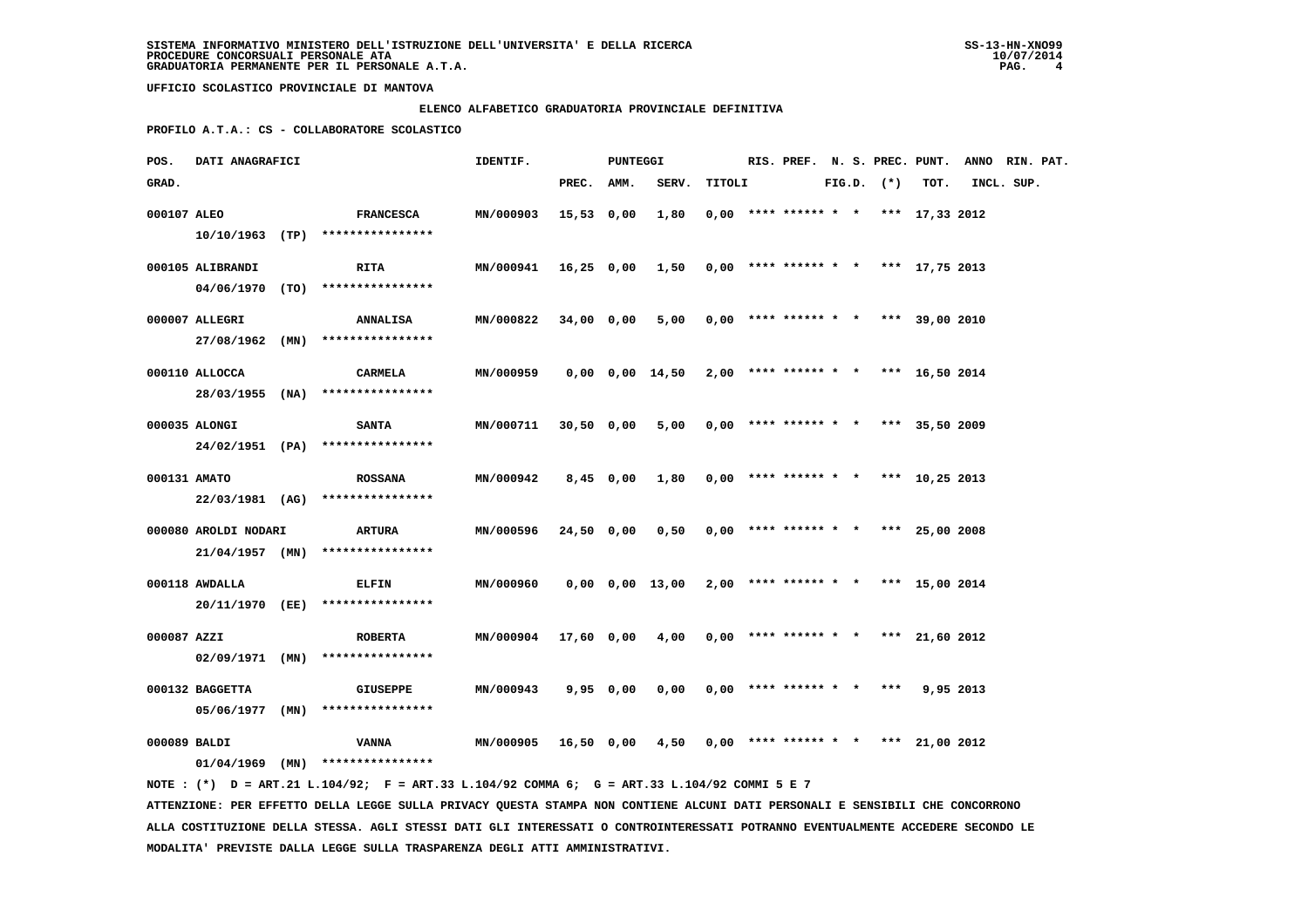### **ELENCO ALFABETICO GRADUATORIA PROVINCIALE DEFINITIVA**

 **PROFILO A.T.A.: CS - COLLABORATORE SCOLASTICO**

| POS.        | DATI ANAGRAFICI                    |                                                                                             | IDENTIF.  |            | PUNTEGGI   |       |        |                                       |  |                |           | RIS. PREF. N. S. PREC. PUNT. ANNO RIN. PAT. |  |
|-------------|------------------------------------|---------------------------------------------------------------------------------------------|-----------|------------|------------|-------|--------|---------------------------------------|--|----------------|-----------|---------------------------------------------|--|
| GRAD.       |                                    |                                                                                             |           | PREC. AMM. |            | SERV. | TITOLI |                                       |  | $FIG.D.$ $(*)$ | TOT.      | INCL. SUP.                                  |  |
|             | 000005 BARBARO                     | <b>FRANCESCA</b><br>23/01/1965 (RC) ****************                                        | MN/000636 | 34,00 0,00 |            | 5,00  |        | $0.00$ **** ****** * * *** 39,00 2009 |  |                |           |                                             |  |
|             | 000008 BAUCINA                     | <b>FRANCESCO</b><br>$02/08/1975$ (PA) ****************                                      | MN/000867 | 32,70 0,00 |            | 6,00  |        | $0,00$ **** ****** * * *** 38,70 2011 |  |                |           |                                             |  |
|             | 000066 BENATTI                     | EVA                                                                                         | MN/000868 |            | 24,50 0,00 | 4,50  |        | $0,00$ **** ****** * * *** 29,00 2011 |  |                |           |                                             |  |
|             | 000093 BENEDINI                    | $20/07/1961$ (MN) *****************<br><b>CRISTINA</b>                                      | MN/000945 | 16,20 0,00 |            | 3,50  |        | $0,00$ **** ****** * * *** 19,70 2013 |  |                |           |                                             |  |
|             | $16/01/1966$ (MN)                  | ****************                                                                            |           |            |            |       |        |                                       |  |                |           |                                             |  |
| 000134 BIA  |                                    | <b>DANIELA</b><br>$14/07/1976$ (PZ) ****************                                        | MN/000944 |            | 7,45 0,00  | 1,80  |        | $0,00$ **** ****** * *                |  | $***$          | 9,25 2013 |                                             |  |
|             | 000014 BIGNOTTI                    | LUCIANA<br>26/04/1960 (MN) ****************                                                 | MN/000695 | 33,00 0,00 |            | 5,00  |        | $0,00$ **** ****** * * *** 38,00 2009 |  |                |           |                                             |  |
|             | 000051 BOLDRINI                    | ANGIOLINA<br>18/05/1961 (BS) ****************                                               | MN/000823 | 28,50 0,00 |            | 4,50  |        | $0,00$ **** ****** * * *** 33,00 2010 |  |                |           |                                             |  |
| 000040 BONO |                                    | ANGELA MARIA<br>$10/12/1966$ (TP) ****************                                          | MN/000779 |            | 29,00 0,00 | 5,25  |        | $0,00$ **** ****** * * *** 34,25 2010 |  |                |           |                                             |  |
|             | 000004 BORRELLI                    | <b>MARIA</b>                                                                                | MN/000763 |            | 33,50 0,00 | 6,00  |        | $0.00$ **** ****** * * *** 39,50 2010 |  |                |           |                                             |  |
|             | 15/05/1966 (NA)<br>000058 BOSCHINI | ****************<br><b>ROMANA</b>                                                           | MN/000756 | 27,50 0,00 |            | 4,50  |        | $0.00$ **** ****** * * *** 32,00 2010 |  |                |           |                                             |  |
|             | $19/12/1960$ (MN)<br>000036 BOSONI | ****************<br>CARLA                                                                   | MN/000824 |            | 31,00 0,00 | 4,50  |        | $0,00$ **** ****** * * *** 35,50 2010 |  |                |           |                                             |  |
|             |                                    | $07/10/1960$ (MN) ****************                                                          |           |            |            |       |        |                                       |  |                |           |                                             |  |
|             |                                    | NOTE: (*) D = ART.21 L.104/92; F = ART.33 L.104/92 COMMA 6; G = ART.33 L.104/92 COMMI 5 E 7 |           |            |            |       |        |                                       |  |                |           |                                             |  |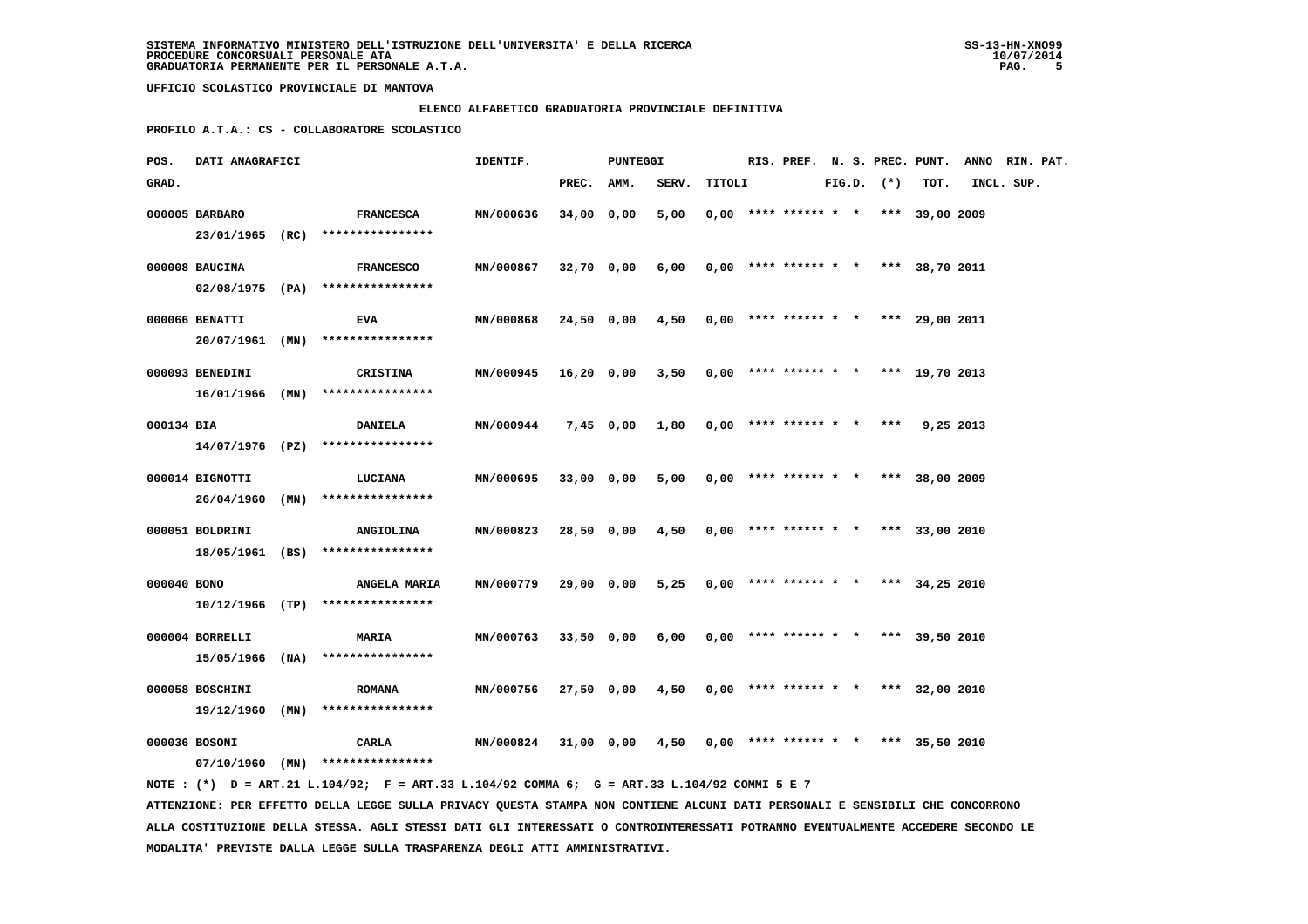### **ELENCO ALFABETICO GRADUATORIA PROVINCIALE DEFINITIVA**

 **PROFILO A.T.A.: CS - COLLABORATORE SCOLASTICO**

| POS.         | DATI ANAGRAFICI   |                                                                                             | IDENTIF.         |              | PUNTEGGI |                       |        |                        |  |                | RIS. PREF. N. S. PREC. PUNT.          | ANNO RIN. PAT. |  |
|--------------|-------------------|---------------------------------------------------------------------------------------------|------------------|--------------|----------|-----------------------|--------|------------------------|--|----------------|---------------------------------------|----------------|--|
| GRAD.        |                   |                                                                                             |                  | PREC.        | AMM.     | SERV.                 | TITOLI |                        |  | $FIG.D.$ $(*)$ | TOT.                                  | INCL. SUP.     |  |
|              | 000112 BOTTURA    | <b>SABRINA</b>                                                                              | MN/000961        |              |          | $0,00$ $0,00$ $14,00$ |        |                        |  |                | $2,00$ **** ****** * * *** 16,00 2014 |                |  |
|              |                   | 18/02/1971 (VR) ****************                                                            |                  |              |          |                       |        |                        |  |                |                                       |                |  |
|              | 000126 BRIGANTE   | <b>ANNUNZIATA</b>                                                                           | MN/000883        | 11,15 0,00   |          | 1,80                  |        |                        |  |                | $0,00$ **** ****** * * *** 12,95 2011 |                |  |
|              |                   | 15/01/1974 (TA) ****************                                                            |                  |              |          |                       |        |                        |  |                |                                       |                |  |
| 000063 BRUNO |                   | <b>GENOVEFFA</b>                                                                            | MN/000802        | 25,35 0,00   |          | 5,00                  |        |                        |  |                | $0,00$ **** ****** * * *** 30,35 2010 |                |  |
|              |                   | 28/09/1969 (CS) ****************                                                            |                  |              |          |                       |        |                        |  |                |                                       |                |  |
|              | 000022 CARVELLI   | <b>GIULIANA</b>                                                                             | MN/000778        | 31,50 0,00   |          | 5,00                  |        |                        |  |                | $0,00$ **** ****** * * *** 36,50 2010 |                |  |
|              | 20/01/1975 (KR)   | ****************                                                                            |                  |              |          |                       |        |                        |  |                |                                       |                |  |
|              | 000029 CARVELLI   | <b>MARIA ROSA</b>                                                                           | MN/000769        | 31,00 0,00   |          | 5,00                  |        | $0,00$ **** ****** * * |  |                | *** 36,00 2010                        |                |  |
|              |                   | 20/05/1976 (KR) ****************                                                            |                  |              |          |                       |        |                        |  |                |                                       |                |  |
|              | 000026 CASELLA    | <b>GRAZIA</b>                                                                               | MN/000825        | 31,50 0,00   |          | 5,00                  |        | $0,00$ **** ****** * * |  |                | *** 36,50 2010                        |                |  |
|              |                   | 20/06/1966 (PA) ****************                                                            |                  |              |          |                       |        |                        |  |                |                                       |                |  |
|              | 000033 CATALANO   | GABRIELLA                                                                                   | MN/000803        | $31,13$ 0,00 |          | 4,50                  |        |                        |  |                | $0,00$ **** ****** * * *** 35,63 2010 |                |  |
|              |                   | 22/04/1977 (LE) ****************                                                            |                  |              |          |                       |        |                        |  |                |                                       |                |  |
|              | 000011 CATILLO    | GLORIA                                                                                      | MN/000826        | 33,00 0,00   |          | 5,00                  |        |                        |  |                | $0,00$ **** ****** * * *** 38,00 2010 |                |  |
|              |                   | 16/09/1972 (BN) ****************                                                            |                  |              |          |                       |        |                        |  |                |                                       |                |  |
|              | 000073 CATILLO    | <b>ROSA</b>                                                                                 | <b>MN/000878</b> | 22,05 0,00   |          | 4,50                  |        |                        |  |                | $0.00$ **** ****** * * *** 26.55 2011 |                |  |
|              | 22/02/1965 (BN)   | ****************                                                                            |                  |              |          |                       |        |                        |  |                |                                       |                |  |
|              | 000076 CAVALLINI  | LAURA                                                                                       | MN/000882        | 22,00 0,00   |          | 4,00                  |        |                        |  |                | $0.00$ **** ****** * * *** 26.00 2011 |                |  |
|              | $30/08/1964$ (MN) | ****************                                                                            |                  |              |          |                       |        |                        |  |                |                                       |                |  |
|              | 000045 CELLAMARE  | <b>MARIA</b>                                                                                | MN/000827        | 29,00 0,00   |          | 4,50                  |        | $0,00$ **** ****** * * |  |                | *** 33,50 2010                        |                |  |
|              |                   | 16/09/1961 (BR) ****************                                                            |                  |              |          |                       |        |                        |  |                |                                       |                |  |
|              |                   | NOTE: (*) D = ART.21 L.104/92; F = ART.33 L.104/92 COMMA 6; G = ART.33 L.104/92 COMMI 5 E 7 |                  |              |          |                       |        |                        |  |                |                                       |                |  |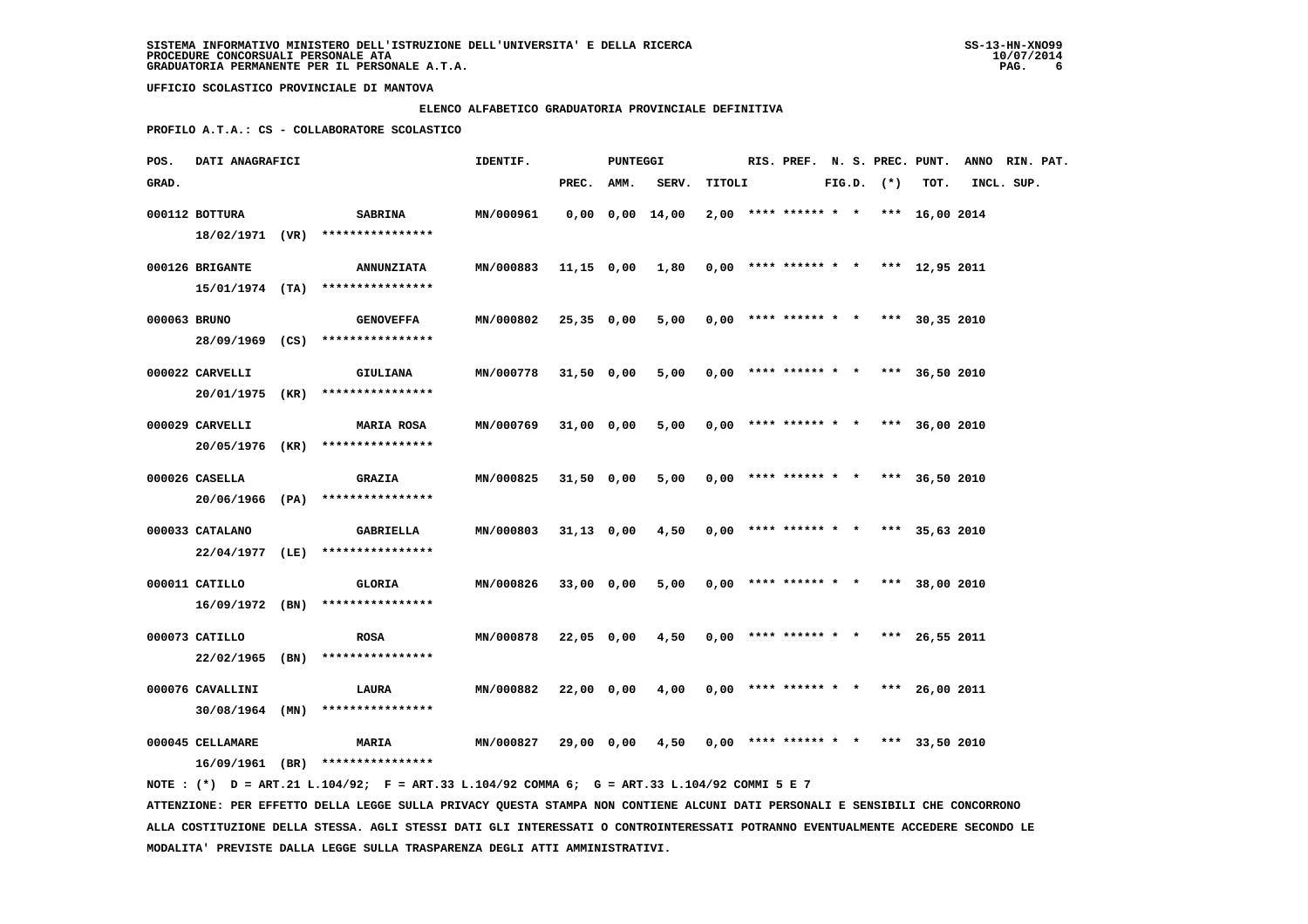### **ELENCO ALFABETICO GRADUATORIA PROVINCIALE DEFINITIVA**

 **PROFILO A.T.A.: CS - COLLABORATORE SCOLASTICO**

| POS.         | DATI ANAGRAFICI    |      |                                                                                             | IDENTIF.  |              | PUNTEGGI |                                                             |        |                        |  |                | RIS. PREF. N. S. PREC. PUNT.          | ANNO RIN. PAT. |  |
|--------------|--------------------|------|---------------------------------------------------------------------------------------------|-----------|--------------|----------|-------------------------------------------------------------|--------|------------------------|--|----------------|---------------------------------------|----------------|--|
| GRAD.        |                    |      |                                                                                             |           | PREC.        | AMM.     | SERV.                                                       | TITOLI |                        |  | $FIG.D.$ $(*)$ | TOT.                                  | INCL. SUP.     |  |
|              | 000124 CHIAVEGATTI |      | LUISA                                                                                       | MN/000908 | 12,80 0,00   |          | 1,50                                                        |        |                        |  |                | $0,00$ **** ****** * * *** 14,30 2012 |                |  |
|              | 17/01/1975 (MN)    |      | ****************                                                                            |           |              |          |                                                             |        |                        |  |                |                                       |                |  |
|              |                    |      |                                                                                             |           |              |          |                                                             |        |                        |  |                |                                       |                |  |
|              | 000097 CODOGNATO   |      | ALBERTA                                                                                     | MN/000766 | 16,00 0,00   |          | 3,00                                                        |        |                        |  |                | $0,00$ **** ****** * * *** 19,00 2010 |                |  |
|              | 13/04/1962         | (MN) | ****************                                                                            |           |              |          |                                                             |        |                        |  |                |                                       |                |  |
|              | 000013 COLUMBRO    |      | <b>ANTONIETTA</b>                                                                           | MN/000828 | 33,00 0,00   |          | 5,00                                                        |        |                        |  |                | $0,00$ **** ****** * * *** 38,00 2010 |                |  |
|              |                    |      | 28/12/1972 (VV) ****************                                                            |           |              |          |                                                             |        |                        |  |                |                                       |                |  |
|              | 000061 COMUNIAN    |      | VILMA                                                                                       | MN/000805 | 26,29 0,00   |          | 4,50                                                        |        |                        |  |                | $0,00$ **** ****** * * *** 30,79 2010 |                |  |
|              | 18/10/1959         | (MN) | ****************                                                                            |           |              |          |                                                             |        |                        |  |                |                                       |                |  |
|              |                    |      |                                                                                             |           |              |          |                                                             |        |                        |  |                |                                       |                |  |
|              | 000111 CORASINITI  |      | <b>TIZIANA</b>                                                                              | MN/000946 | 12,70 0,00   |          | 3,50                                                        |        | $0,00$ **** ****** * * |  |                | *** $16,20$ 2013                      |                |  |
|              |                    |      | $16/02/1983$ (CZ) *****************                                                         |           |              |          |                                                             |        |                        |  |                |                                       |                |  |
| 000129 COSTA |                    |      | <b>SALVATORE</b>                                                                            | MN/000947 | 11,85 0,00   |          | 0,00                                                        |        | $0,00$ **** ****** * * |  |                | *** 11,85 2013                        |                |  |
|              |                    |      | 29/06/1972 (ME) ****************                                                            |           |              |          |                                                             |        |                        |  |                |                                       |                |  |
|              |                    |      |                                                                                             |           |              |          |                                                             |        |                        |  |                |                                       |                |  |
|              | 000023 CRISPINO    |      | CIRO                                                                                        | MN/000725 | $31,50$ 0,00 |          | 5,00                                                        |        |                        |  |                | $0,00$ **** ****** * * *** 36,50 2009 |                |  |
|              |                    |      | $07/03/1974$ (NA) ****************                                                          |           |              |          |                                                             |        |                        |  |                |                                       |                |  |
|              | 000101 DAINOTTO    |      | <b>FRANCESCA</b>                                                                            | MN/000784 | 16,00 0,00   |          | 2,50                                                        |        |                        |  |                | $0,00$ **** ****** * * *** 18,50 2010 |                |  |
|              |                    |      | 30/01/1978 (AG) ****************                                                            |           |              |          |                                                             |        |                        |  |                |                                       |                |  |
|              |                    |      |                                                                                             |           |              |          |                                                             |        |                        |  |                |                                       |                |  |
|              | 000001 DE DOMENICO |      | <b>CONCETTA</b>                                                                             | MN/000745 | 34,00 0,00   |          | 6,00                                                        |        |                        |  |                | $0,00$ **** ****** * * *** 40,00 2009 |                |  |
|              | $11/07/1969$ (SR)  |      | ****************                                                                            |           |              |          |                                                             |        |                        |  |                |                                       |                |  |
|              | 000042 DE FILIPPIS |      | VINCENZA                                                                                    | MN/000809 | 29,50 0,00   |          | 4,50                                                        |        |                        |  |                | $0.00$ **** ****** * * *** 34,00 2010 |                |  |
|              | $05/02/1972$ (TA)  |      | ****************                                                                            |           |              |          |                                                             |        |                        |  |                |                                       |                |  |
|              |                    |      |                                                                                             |           |              |          |                                                             |        |                        |  |                |                                       |                |  |
|              | 000108 DEL GIUDICE |      | <b>ALFONSO</b>                                                                              | MN/000962 |              |          | $0,00$ $0,00$ $13,32$ $3,50$ **** ****** * * *** 16,82 2014 |        |                        |  |                |                                       |                |  |
|              |                    |      | $20/11/1987$ (NA) ****************                                                          |           |              |          |                                                             |        |                        |  |                |                                       |                |  |
|              |                    |      | NOTE: (*) D = ART.21 L.104/92; F = ART.33 L.104/92 COMMA 6; G = ART.33 L.104/92 COMMI 5 E 7 |           |              |          |                                                             |        |                        |  |                |                                       |                |  |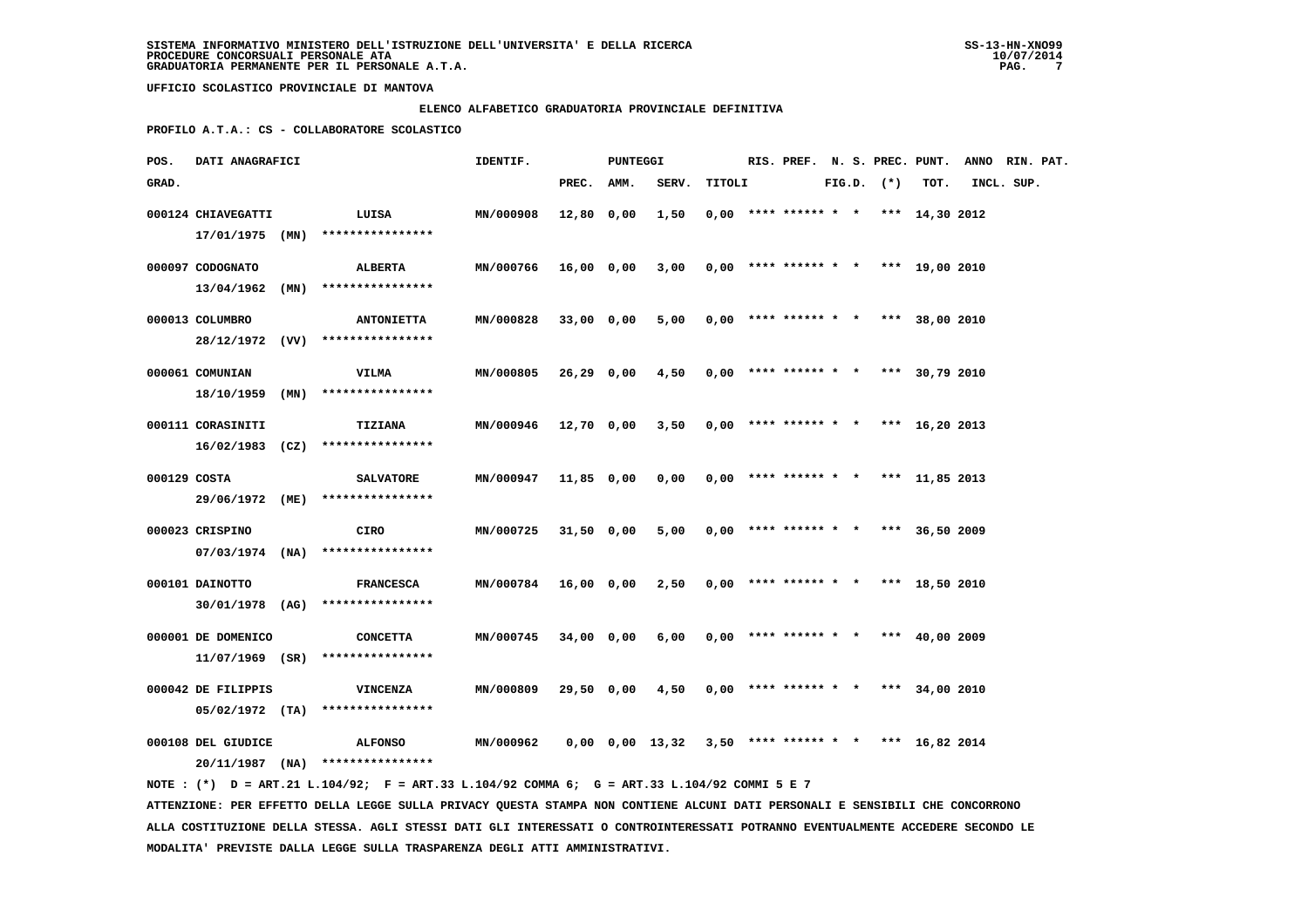### **ELENCO ALFABETICO GRADUATORIA PROVINCIALE DEFINITIVA**

 **PROFILO A.T.A.: CS - COLLABORATORE SCOLASTICO**

| POS.         | DATI ANAGRAFICI                       |                                                                                             | IDENTIF.  |            | PUNTEGGI |                 |        | RIS. PREF. N. S. PREC. PUNT.          |  |                |                | ANNO RIN. PAT. |  |
|--------------|---------------------------------------|---------------------------------------------------------------------------------------------|-----------|------------|----------|-----------------|--------|---------------------------------------|--|----------------|----------------|----------------|--|
| GRAD.        |                                       |                                                                                             |           | PREC.      | AMM.     | SERV.           | TITOLI |                                       |  | $FIG.D.$ $(*)$ | TOT.           | INCL. SUP.     |  |
|              | 000059 DEL PRETE                      | <b>VINCENZA</b>                                                                             | MN/000909 | 27,00 0,00 |          | 4,50            |        | $0,00$ **** ****** * * *** 31,50 2012 |  |                |                |                |  |
|              |                                       | 17/06/1976 (LE) ****************                                                            |           |            |          |                 |        |                                       |  |                |                |                |  |
|              | 000056 DE LUCA                        | <b>CARMELA</b>                                                                              | MN/000767 | 27,77 0,00 |          | 4,50            |        | $0,00$ **** ****** * * *** 32,27 2010 |  |                |                |                |  |
|              |                                       | $18/09/1963$ (NA) ****************                                                          |           |            |          |                 |        |                                       |  |                |                |                |  |
|              | 000052 DE LUCA                        | <b>CARMINE</b>                                                                              | MN/000855 | 27,50 0,00 |          | 5,00            |        | $0,00$ **** ****** * * *** 32,50 2010 |  |                |                |                |  |
|              |                                       | $01/11/1968$ (CS) ****************                                                          |           |            |          |                 |        |                                       |  |                |                |                |  |
| 000125 DENTI |                                       | <b>MARILENA</b>                                                                             | MN/000752 | 13,50 0,00 |          | 0,00            |        | $0,00$ **** ****** * * *** 13,50 2009 |  |                |                |                |  |
|              |                                       | 27/12/1972 (CR) ****************                                                            |           |            |          |                 |        |                                       |  |                |                |                |  |
|              |                                       |                                                                                             |           |            |          |                 |        |                                       |  |                |                |                |  |
|              | 000016 DE VINCENZI<br>11/10/1959 (MN) | LORELLA<br>****************                                                                 | MN/000757 | 32,50 0,00 |          | 5,00            |        | $0,00$ **** ****** * * *** 37,50 2010 |  |                |                |                |  |
|              |                                       |                                                                                             |           |            |          |                 |        |                                       |  |                |                |                |  |
|              | 000003 DILETTO                        | <b>ANTONIETTA</b>                                                                           | MN/000684 | 33,50 0,00 |          | 6,00            |        | $0,00$ **** ****** * *                |  |                | *** 39,50 2009 |                |  |
|              |                                       | 07/09/1962 (KR) ****************                                                            |           |            |          |                 |        |                                       |  |                |                |                |  |
|              | 000119 DONINI                         | <b>DEBORA</b>                                                                               | MN/000963 |            |          | 0,00 0,00 13,00 |        | $2,00$ **** ****** * * *** 15,00 2014 |  |                |                |                |  |
|              |                                       | 29/07/1975 (MN) ****************                                                            |           |            |          |                 |        |                                       |  |                |                |                |  |
|              | 000086 DONNARUMMA                     | <b>FIORAVANTE</b>                                                                           | MN/000709 | 22,05 0,00 |          | 0,00            |        | $0,00$ **** ****** * * *** 22,05 2009 |  |                |                |                |  |
|              |                                       | 04/10/1978 (SA) ****************                                                            |           |            |          |                 |        |                                       |  |                |                |                |  |
|              |                                       |                                                                                             |           |            |          |                 |        |                                       |  |                |                |                |  |
|              | 000096 FAGGIONATO<br>17/08/1974 (MN)  | <b>DEBORA</b><br>****************                                                           | MN/000948 | 15,50 0,00 |          | 4,00            |        | $0,00$ **** ****** * * *** 19,50 2013 |  |                |                |                |  |
|              |                                       |                                                                                             |           |            |          |                 |        |                                       |  |                |                |                |  |
|              | 000065 FARINAZZO                      | <b>ANNALISA</b>                                                                             | MN/000807 | 24,50 0,00 |          | 4,50            |        | $0,00$ **** ****** * * *** 29,00 2010 |  |                |                |                |  |
|              | 14/09/1962 (VR)                       | ****************                                                                            |           |            |          |                 |        |                                       |  |                |                |                |  |
|              | 000067 FERRARI                        | LORELLA                                                                                     | MN/000783 | 24,50 0,00 |          | 4,50            |        | $0,00$ **** ****** * * *** 29,00 2010 |  |                |                |                |  |
|              |                                       | 23/07/1960 (MN) ****************                                                            |           |            |          |                 |        |                                       |  |                |                |                |  |
|              |                                       | NOTE: (*) D = ART.21 L.104/92; F = ART.33 L.104/92 COMMA 6; G = ART.33 L.104/92 COMMI 5 E 7 |           |            |          |                 |        |                                       |  |                |                |                |  |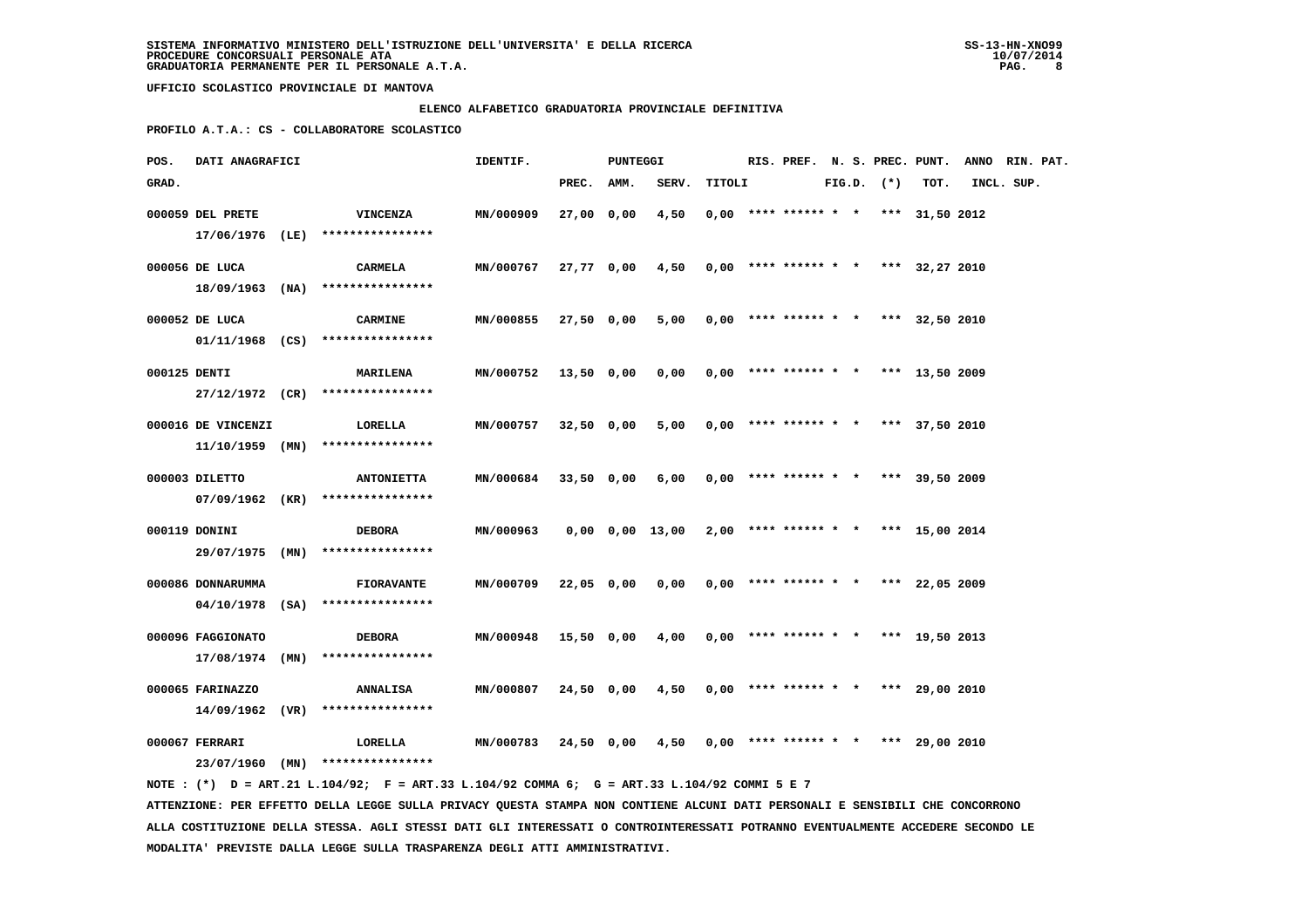### **ELENCO ALFABETICO GRADUATORIA PROVINCIALE DEFINITIVA**

 **PROFILO A.T.A.: CS - COLLABORATORE SCOLASTICO**

| POS.         | DATI ANAGRAFICI  |                                                                                             | IDENTIF.         |              | PUNTEGGI |                                                             |        |  |  |                | RIS. PREF. N. S. PREC. PUNT.          | ANNO RIN. PAT. |  |
|--------------|------------------|---------------------------------------------------------------------------------------------|------------------|--------------|----------|-------------------------------------------------------------|--------|--|--|----------------|---------------------------------------|----------------|--|
| GRAD.        |                  |                                                                                             |                  | PREC. AMM.   |          | SERV.                                                       | TITOLI |  |  | $FIG.D.$ $(*)$ | TOT.                                  | INCL. SUP.     |  |
| 000015 FERRO |                  | <b>COSETTA</b>                                                                              | MN/000782        | $32,65$ 0,00 |          | 5,00                                                        |        |  |  |                | $0,00$ **** ****** * * *** 37,65 2010 |                |  |
|              |                  | 26/08/1965 (MN) ****************                                                            |                  |              |          |                                                             |        |  |  |                |                                       |                |  |
|              | 000103 FINESSO   | CLAUDIA                                                                                     | MN/000110        | 18,50 0,00   |          | 0,00                                                        |        |  |  |                | $0,00$ **** ****** * * *** 18,50 2002 |                |  |
|              | 11/04/1959 (MN)  | ****************                                                                            |                  |              |          |                                                             |        |  |  |                |                                       |                |  |
| 000050 FINI  |                  | <b>ANNA RITA</b>                                                                            | MN/000813        | 28,00 0,00   |          | 5,00                                                        |        |  |  |                | $0,00$ **** ****** * * *** 33,00 2010 |                |  |
|              |                  | 15/12/1967 (FE) ****************                                                            |                  |              |          |                                                             |        |  |  |                |                                       |                |  |
|              | 000064 FIOCCOLA  | CARMELA                                                                                     | MN/000792        | 26,70 0,00   |          | 3,50                                                        |        |  |  |                | $0,00$ **** ****** * * *** 30,20 2010 |                |  |
|              |                  | $21/01/1952$ (NA) ****************                                                          |                  |              |          |                                                             |        |  |  |                |                                       |                |  |
| 000043 FIUME |                  | <b>NORMA</b>                                                                                | MN/000829        | 30,00 0,00   |          | 3,50                                                        |        |  |  |                | $0,00$ **** ****** * * *** 33,50 2010 |                |  |
|              |                  | $01/02/1966$ (SA) ****************                                                          |                  |              |          |                                                             |        |  |  |                |                                       |                |  |
|              | 000113 FOLINO    | <b>ROSA</b>                                                                                 | MN/000964        |              |          | $0,00$ $0,00$ $14,00$ $2,00$ **** ****** * * *** 16,00 2014 |        |  |  |                |                                       |                |  |
|              |                  | 28/12/1965 (CZ) ****************                                                            |                  |              |          |                                                             |        |  |  |                |                                       |                |  |
|              | 000020 FURNARI   | <b>ANGELINA</b>                                                                             | MN/000806        | 31,82 0,00   |          | 5,00                                                        |        |  |  |                | $0,00$ **** ****** * * *** 36,82 2010 |                |  |
|              |                  | 23/04/1967 (EE) ****************                                                            |                  |              |          |                                                             |        |  |  |                |                                       |                |  |
|              | 000071 GABRIELLI | <b>SABRINA</b>                                                                              | MN/000797        | 25,15 0,00   |          | 1,50                                                        |        |  |  |                | $0,00$ **** ****** * * *** 26,65 2010 |                |  |
|              |                  | 20/11/1974 (RM) ****************                                                            |                  |              |          |                                                             |        |  |  |                |                                       |                |  |
|              | 000053 GANZERLI  | DANIELA                                                                                     | MN/000799        | 28,00 0,00   |          | 4,50                                                        |        |  |  |                | $0.00$ **** ****** * * *** 32,50 2010 |                |  |
|              |                  | 06/08/1960 (MN) ****************                                                            |                  |              |          |                                                             |        |  |  |                |                                       |                |  |
|              | 000070 GIAFFREDA | CINZIA                                                                                      | MN/000800        | 23,00 0,00   |          | 4,00                                                        |        |  |  |                | $0,00$ **** ****** * * *** 27,00 2010 |                |  |
|              |                  | $04/04/1966$ (BR) ****************                                                          |                  |              |          |                                                             |        |  |  |                |                                       |                |  |
|              | 000088 GIORDANO  | <b>GIUSEPPINA</b>                                                                           | <b>MN/000869</b> |              |          | $17,00$ 0,00 4,50 0,00 **** ****** * *** 21,50 2011         |        |  |  |                |                                       |                |  |
|              |                  | 04/01/1969 (MN) ****************                                                            |                  |              |          |                                                             |        |  |  |                |                                       |                |  |
|              |                  | NOTE: (*) D = ART.21 L.104/92; F = ART.33 L.104/92 COMMA 6; G = ART.33 L.104/92 COMMI 5 E 7 |                  |              |          |                                                             |        |  |  |                |                                       |                |  |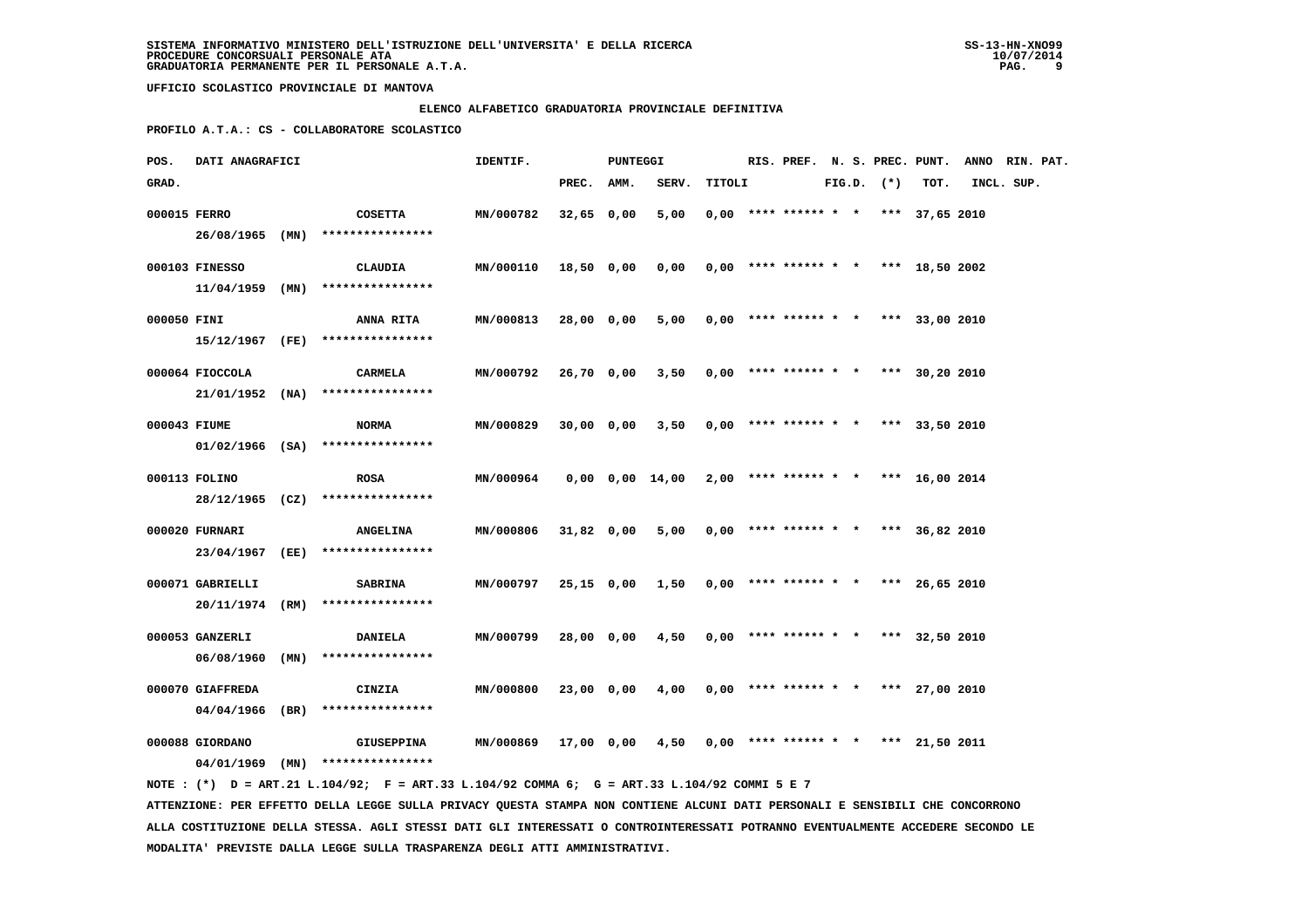### **ELENCO ALFABETICO GRADUATORIA PROVINCIALE DEFINITIVA**

 **PROFILO A.T.A.: CS - COLLABORATORE SCOLASTICO**

| POS.         | DATI ANAGRAFICI                    |      |                                       | IDENTIF.  |              | <b>PUNTEGGI</b> |       |        | RIS. PREF. N. S. PREC. PUNT.          |  |                |                | ANNO RIN. PAT. |  |
|--------------|------------------------------------|------|---------------------------------------|-----------|--------------|-----------------|-------|--------|---------------------------------------|--|----------------|----------------|----------------|--|
| GRAD.        |                                    |      |                                       |           | PREC.        | AMM.            | SERV. | TITOLI |                                       |  | $FIG.D.$ $(*)$ | TOT.           | INCL. SUP.     |  |
|              | 000091 GIOVANNINI<br>17/06/1951    | (MN) | <b>ELISA</b><br>****************      | MN/000780 | 20,00        | 0,00            | 0,00  |        | $0,00$ **** ****** * *                |  | ***            | 20,00 2010     |                |  |
|              | 000044 GORTAN<br>$07/07/1963$ (MN) |      | <b>GIOVANNA</b><br>****************   | MN/000881 | 28,50 0,00   |                 | 5,00  |        | $0,00$ **** ****** * *                |  |                | *** 33,50 2011 |                |  |
|              | 000074 GOTTARDI<br>17/09/1967      | (MN) | <b>SABRINA</b><br>****************    | MN/000830 | 26,00 0,00   |                 | 0,50  |        | $0,00$ **** ****** * *                |  |                | *** 26,50 2010 |                |  |
|              | 000012 GRAZIOLI<br>23/12/1965      | (NO) | PATRIZIA<br>****************          | MN/000831 | $32,00$ 0,00 |                 | 6,00  |        | $0,00$ **** ****** * * *** 38,00 2010 |  |                |                |                |  |
|              | 000082 GRIGIONI<br>20/03/1954 (MN) |      | LOREDANA<br>****************          | MN/000113 | 23,80 0,00   |                 | 0,00  |        | $0.00$ **** ****** * * *** 23,80 2002 |  |                |                |                |  |
|              | 000027 GUADAGNO<br>10/05/1965      | (NA) | PATRIZIA<br>****************          | MN/000788 | $31,50$ 0,00 |                 | 5,00  |        | $0,00$ **** ****** * *                |  |                | *** 36,50 2010 |                |  |
|              | 000019 GUANDALINI<br>10/07/1961    | (MN) | <b>ELISABETTA</b><br>**************** | MN/000832 | 31,00 0,00   |                 | 6,00  |        | $0.00$ **** ****** * *                |  |                | *** 37,00 2010 |                |  |
|              | 000079 GUERRESCHI<br>17/09/1965    | (MN) | <b>MANUELA</b><br>****************    | MN/000870 | 21,65 0,00   |                 | 3,50  |        | $0,00$ **** ****** * *                |  |                | *** 25,15 2011 |                |  |
| 000094 IEMBO | 11/05/1968 (KR)                    |      | <b>FRANCESCO</b><br>****************  | MN/000361 | 19,60 0,00   |                 | 0,00  |        | $0,00$ **** ****** * *                |  |                | *** 19,60 2003 |                |  |
| 000062 KOCI  | 18/11/1967 (EE)                    |      | <b>ASIJE</b><br>****************      | MN/000880 | $25,90$ 0,00 |                 | 4,50  |        | $0,00$ **** ****** * * *** 30,40 2011 |  |                |                |                |  |
|              | 000099 LA MARCA<br>27/08/1966      | (NA) | <b>CARMELA</b><br>****************    | MN/000949 | 14,65 0,00   |                 | 4,00  |        | $0,00$ **** ****** * * *** 18,65 2013 |  |                |                |                |  |

 **NOTE : (\*) D = ART.21 L.104/92; F = ART.33 L.104/92 COMMA 6; G = ART.33 L.104/92 COMMI 5 E 7 ATTENZIONE: PER EFFETTO DELLA LEGGE SULLA PRIVACY QUESTA STAMPA NON CONTIENE ALCUNI DATI PERSONALI E SENSIBILI CHE CONCORRONO ALLA COSTITUZIONE DELLA STESSA. AGLI STESSI DATI GLI INTERESSATI O CONTROINTERESSATI POTRANNO EVENTUALMENTE ACCEDERE SECONDO LE MODALITA' PREVISTE DALLA LEGGE SULLA TRASPARENZA DEGLI ATTI AMMINISTRATIVI.**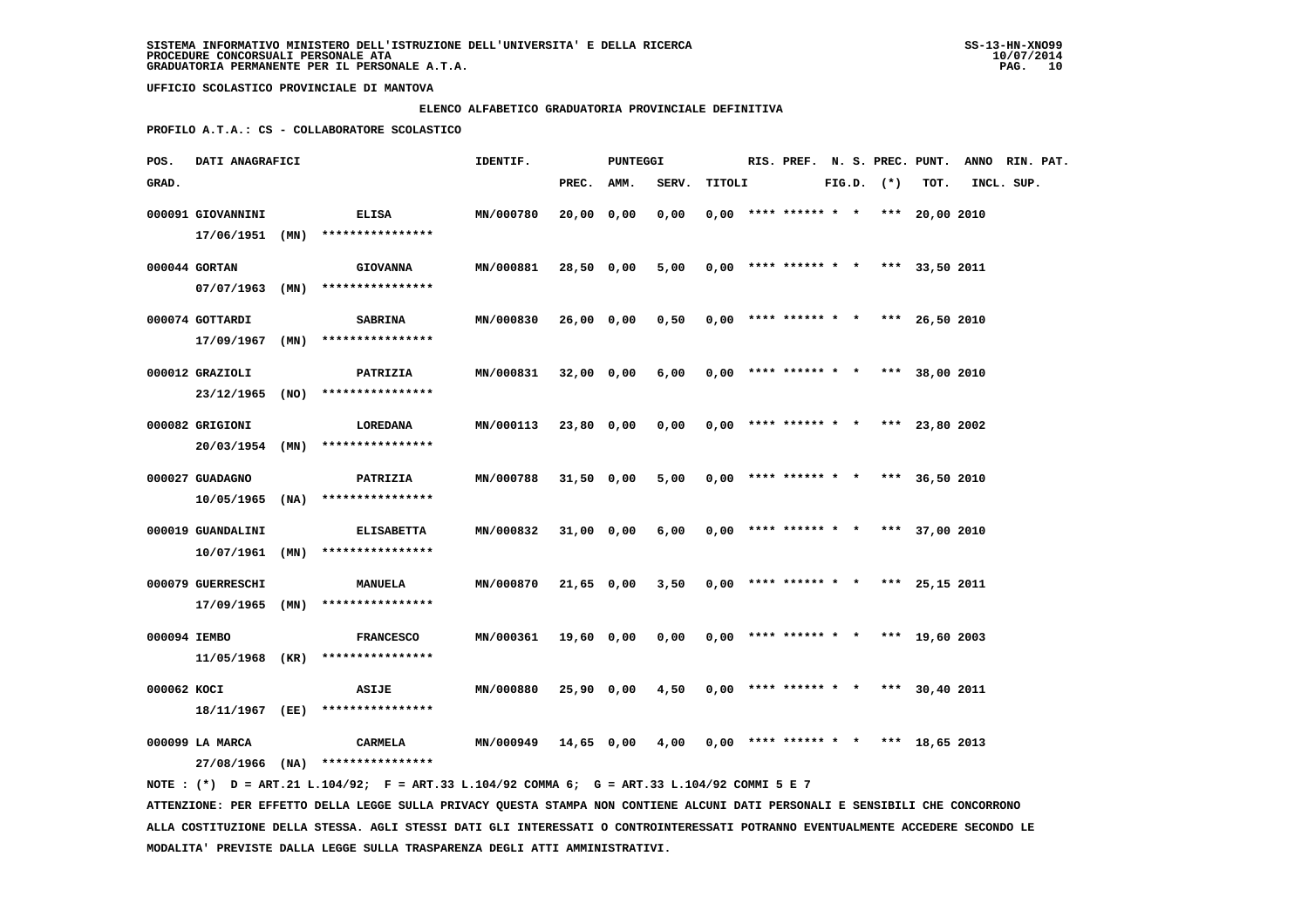### **ELENCO ALFABETICO GRADUATORIA PROVINCIALE DEFINITIVA**

 **PROFILO A.T.A.: CS - COLLABORATORE SCOLASTICO**

| POS.         | DATI ANAGRAFICI                      |                                                                                             | IDENTIF.         |              | PUNTEGGI |                 |        |                                       |  |                |      | RIS. PREF. N. S. PREC. PUNT. ANNO RIN. PAT. |  |
|--------------|--------------------------------------|---------------------------------------------------------------------------------------------|------------------|--------------|----------|-----------------|--------|---------------------------------------|--|----------------|------|---------------------------------------------|--|
| GRAD.        |                                      |                                                                                             |                  | PREC. AMM.   |          | SERV.           | TITOLI |                                       |  | $FIG.D.$ $(*)$ | TOT. | INCL. SUP.                                  |  |
|              | 000034 LANDIERI<br>$17/09/1969$ (NA) | IMMACOLATA<br>****************                                                              | MN/000789        | $30,50$ 0,00 |          | 5,00            |        | $0,00$ **** ****** * * *** 35,50 2010 |  |                |      |                                             |  |
|              | 000130 LASTRUCCI                     | <b>STEFANO</b>                                                                              | <b>MN/000854</b> | 11,80 0,00   |          | 0,00            |        | $0,00$ **** ****** * * *** 11,80 2010 |  |                |      |                                             |  |
|              |                                      | 18/11/1986 (FI) ****************                                                            |                  |              |          |                 |        |                                       |  |                |      |                                             |  |
|              | 000077 LAURINI<br>25/07/1965 (MN)    | LAURA<br>****************                                                                   | <b>MN/000874</b> | 21,00 0,00   |          | 5,00            |        | $0.00$ **** ****** * * *** 26.00 2011 |  |                |      |                                             |  |
|              | 000038 LIBERTO                       | <b>ANTONIETTA</b><br>04/03/1966 (CE) ****************                                       | MN/000786        | 29,50 0,00   |          | 5,00            |        | $0.00$ **** ****** * * *** 34,50 2010 |  |                |      |                                             |  |
|              | 000047 MAGNONE                       | <b>ALBINA</b>                                                                               | MN/000833        | 28,50 0,00   |          | 5,00            |        | $0,00$ **** ****** * * *** 33,50 2010 |  |                |      |                                             |  |
|              |                                      | 27/12/1981 (EE) ****************                                                            |                  |              |          |                 |        |                                       |  |                |      |                                             |  |
| 000017 MAINI |                                      | LORENZA                                                                                     | MN/000770        | $32,25$ 0,00 |          | 5,00            |        | $0,00$ **** ****** * * *** 37,25 2010 |  |                |      |                                             |  |
|              |                                      | 11/09/1969 (MO) ****************                                                            |                  |              |          |                 |        |                                       |  |                |      |                                             |  |
|              | 000102 MANUELE                       | VITO<br>26/02/1963 (EN) ****************                                                    | MN/000911        | 16,70 0,00   |          | 1,80            |        | $0,00$ **** ****** * * *** 18,50 2012 |  |                |      |                                             |  |
|              | 000060 MARABETI                      | <b>FRANCESCA</b>                                                                            | MN/000759        | 26,50 0,00   |          | 4,50            |        | $0,00$ **** ****** * * *** 31,00 2010 |  |                |      |                                             |  |
|              |                                      | $10/06/1976$ (PA) *****************                                                         |                  |              |          |                 |        |                                       |  |                |      |                                             |  |
|              | 000100 MARANO                        | <b>ANTONIO</b>                                                                              | MN/000965        |              |          | 0,00 0,00 16,55 |        | $2,00$ **** ****** * * *** 18,55 2014 |  |                |      |                                             |  |
|              | 04/08/1980 (CS)                      | ****************                                                                            |                  |              |          |                 |        |                                       |  |                |      |                                             |  |
|              | 000006 MARCHIO<br>12/11/1964 (KR)    | <b>ROSA</b><br>****************                                                             | MN/000739        | 34,00 0,00   |          | 5,00            |        | $0.00$ **** ****** * * *** 39,00 2009 |  |                |      |                                             |  |
| 000075 MAZZA |                                      | <b>MARIA ROSARIA</b>                                                                        | MN/000871        | 22,00 0,00   |          | 4,50            |        | $0,00$ **** ****** * * *** 26,50 2011 |  |                |      |                                             |  |
|              |                                      | $27/07/1960$ (NA) ****************                                                          |                  |              |          |                 |        |                                       |  |                |      |                                             |  |
|              |                                      | NOTE: (*) D = ART.21 L.104/92; F = ART.33 L.104/92 COMMA 6; G = ART.33 L.104/92 COMMI 5 E 7 |                  |              |          |                 |        |                                       |  |                |      |                                             |  |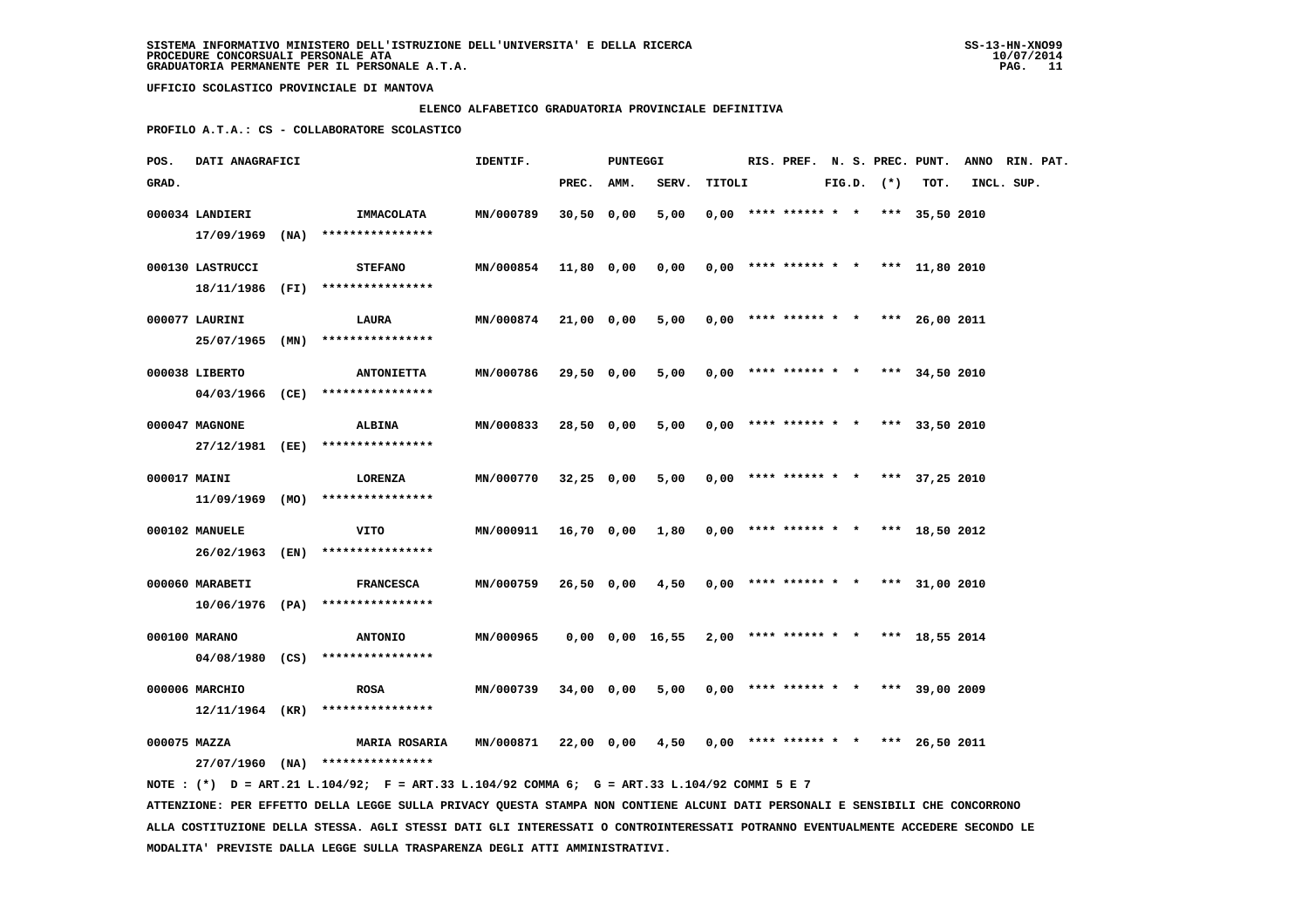### **ELENCO ALFABETICO GRADUATORIA PROVINCIALE DEFINITIVA**

 **PROFILO A.T.A.: CS - COLLABORATORE SCOLASTICO**

|                                                                                                                                                                                                |                                      | IDENTIF.                                                                                                                                                                                                                                                                                                                                                                    |                               |                                                                                               |                                      |                                            |        |  |                                              |                                                                                                                                                                                                                                                                                                                                                                                                                                                         |                                                           |
|------------------------------------------------------------------------------------------------------------------------------------------------------------------------------------------------|--------------------------------------|-----------------------------------------------------------------------------------------------------------------------------------------------------------------------------------------------------------------------------------------------------------------------------------------------------------------------------------------------------------------------------|-------------------------------|-----------------------------------------------------------------------------------------------|--------------------------------------|--------------------------------------------|--------|--|----------------------------------------------|---------------------------------------------------------------------------------------------------------------------------------------------------------------------------------------------------------------------------------------------------------------------------------------------------------------------------------------------------------------------------------------------------------------------------------------------------------|-----------------------------------------------------------|
|                                                                                                                                                                                                |                                      |                                                                                                                                                                                                                                                                                                                                                                             |                               | SERV.                                                                                         |                                      |                                            |        |  | TOT.                                         |                                                                                                                                                                                                                                                                                                                                                                                                                                                         |                                                           |
|                                                                                                                                                                                                | <b>MARIA GRAZIA</b>                  |                                                                                                                                                                                                                                                                                                                                                                             |                               | 5,85                                                                                          |                                      |                                            |        |  |                                              |                                                                                                                                                                                                                                                                                                                                                                                                                                                         |                                                           |
|                                                                                                                                                                                                | <b>ELENA</b><br>****************     | MN/000762                                                                                                                                                                                                                                                                                                                                                                   |                               | 0,00                                                                                          |                                      |                                            |        |  |                                              |                                                                                                                                                                                                                                                                                                                                                                                                                                                         |                                                           |
|                                                                                                                                                                                                | <b>MANUELA</b>                       | MN/000856                                                                                                                                                                                                                                                                                                                                                                   |                               | 0,00                                                                                          |                                      |                                            |        |  |                                              |                                                                                                                                                                                                                                                                                                                                                                                                                                                         |                                                           |
|                                                                                                                                                                                                | CLELIA                               | <b>MN/000836</b>                                                                                                                                                                                                                                                                                                                                                            |                               | 5,00                                                                                          |                                      |                                            |        |  |                                              |                                                                                                                                                                                                                                                                                                                                                                                                                                                         |                                                           |
|                                                                                                                                                                                                | <b>FABIO</b>                         | <b>MN/000912</b>                                                                                                                                                                                                                                                                                                                                                            |                               |                                                                                               |                                      |                                            |        |  |                                              |                                                                                                                                                                                                                                                                                                                                                                                                                                                         |                                                           |
|                                                                                                                                                                                                | <b>FRANCESCO</b>                     | MN/000622                                                                                                                                                                                                                                                                                                                                                                   |                               | 0,00                                                                                          |                                      |                                            |        |  |                                              |                                                                                                                                                                                                                                                                                                                                                                                                                                                         |                                                           |
|                                                                                                                                                                                                | <b>DONATELLA</b>                     | <b>MN/000838</b>                                                                                                                                                                                                                                                                                                                                                            |                               | 4,50                                                                                          |                                      |                                            |        |  |                                              |                                                                                                                                                                                                                                                                                                                                                                                                                                                         |                                                           |
|                                                                                                                                                                                                | <b>ROBERTO</b>                       |                                                                                                                                                                                                                                                                                                                                                                             |                               |                                                                                               |                                      |                                            |        |  |                                              |                                                                                                                                                                                                                                                                                                                                                                                                                                                         |                                                           |
|                                                                                                                                                                                                | <b>FRANCESCO</b>                     | MN/000950                                                                                                                                                                                                                                                                                                                                                                   |                               | 1,35                                                                                          |                                      |                                            |        |  |                                              |                                                                                                                                                                                                                                                                                                                                                                                                                                                         |                                                           |
|                                                                                                                                                                                                | LUCIA                                | MN/000966                                                                                                                                                                                                                                                                                                                                                                   |                               |                                                                                               |                                      |                                            |        |  |                                              |                                                                                                                                                                                                                                                                                                                                                                                                                                                         |                                                           |
|                                                                                                                                                                                                | <b>PASQUALE</b>                      | MN/000967                                                                                                                                                                                                                                                                                                                                                                   |                               |                                                                                               |                                      |                                            |        |  |                                              |                                                                                                                                                                                                                                                                                                                                                                                                                                                         |                                                           |
| 000078 MAZZARELLA<br>000127 MAZZOLA<br>000123 MENEGHETTI<br>000028 MITI<br>000121 MORREALE<br>000098 MUTO<br>000046 NACCARATO<br>000092 NUCITO<br>000133 ORRICO<br>000116 PACE<br>000128 PALMA | DATI ANAGRAFICI<br>$14/03/1965$ (MN) | 14/11/1958 (CE) ****************<br>20/01/1968 (CR) ****************<br>25/08/1952 (CR) ****************<br>23/06/1979 (CL) ****************<br>09/08/1960 (KR) ****************<br>26/03/1986 (CS) ****************<br>$21/05/1964$ (CS) ****************<br>$12/06/1969$ (CS) *****************<br>$04/06/1971$ (CS) ****************<br>29/07/1956 (CS) **************** | MN/000834<br><b>MN/000913</b> | PREC. AMM.<br>20,00 0,00<br>12,80 0,00<br>14,50 0,00<br>19,00 0,00<br>29,00 0,00<br>7,95 0,00 | PUNTEGGI<br>31,50 0,00<br>15,90 0,00 | 13,16 0,00 1,50<br>4,00<br>0,00 0,00 13,50 | TITOLI |  | $FIG.D.$ $(*)$<br>$0,00$ **** ****** * * *** | $0,00$ **** ****** * * *** 25,85 2010<br>$0.00$ **** ****** * * *** 12.80 2010<br>$0,00$ **** ****** * * *** 14,50 2010<br>$0,00$ **** ****** * * *** 36,50 2010<br>$0,00$ **** ****** * * *** 14,66 2012<br>$0,00$ **** ****** * * *** 19,00 2009<br>$0.00$ **** ****** * * *** 33,50 2010<br>$0,00$ **** ****** * * *** 19,90 2012<br>9,30 2013<br>2,00 **** ****** * * *** 15,50 2014<br>$0,00$ $0,00$ $10,15$ $2,50$ **** ****** * * *** 12,65 2014 | RIS. PREF. N. S. PREC. PUNT. ANNO RIN. PAT.<br>INCL. SUP. |

 **NOTE : (\*) D = ART.21 L.104/92; F = ART.33 L.104/92 COMMA 6; G = ART.33 L.104/92 COMMI 5 E 7 ATTENZIONE: PER EFFETTO DELLA LEGGE SULLA PRIVACY QUESTA STAMPA NON CONTIENE ALCUNI DATI PERSONALI E SENSIBILI CHE CONCORRONO ALLA COSTITUZIONE DELLA STESSA. AGLI STESSI DATI GLI INTERESSATI O CONTROINTERESSATI POTRANNO EVENTUALMENTE ACCEDERE SECONDO LE MODALITA' PREVISTE DALLA LEGGE SULLA TRASPARENZA DEGLI ATTI AMMINISTRATIVI.**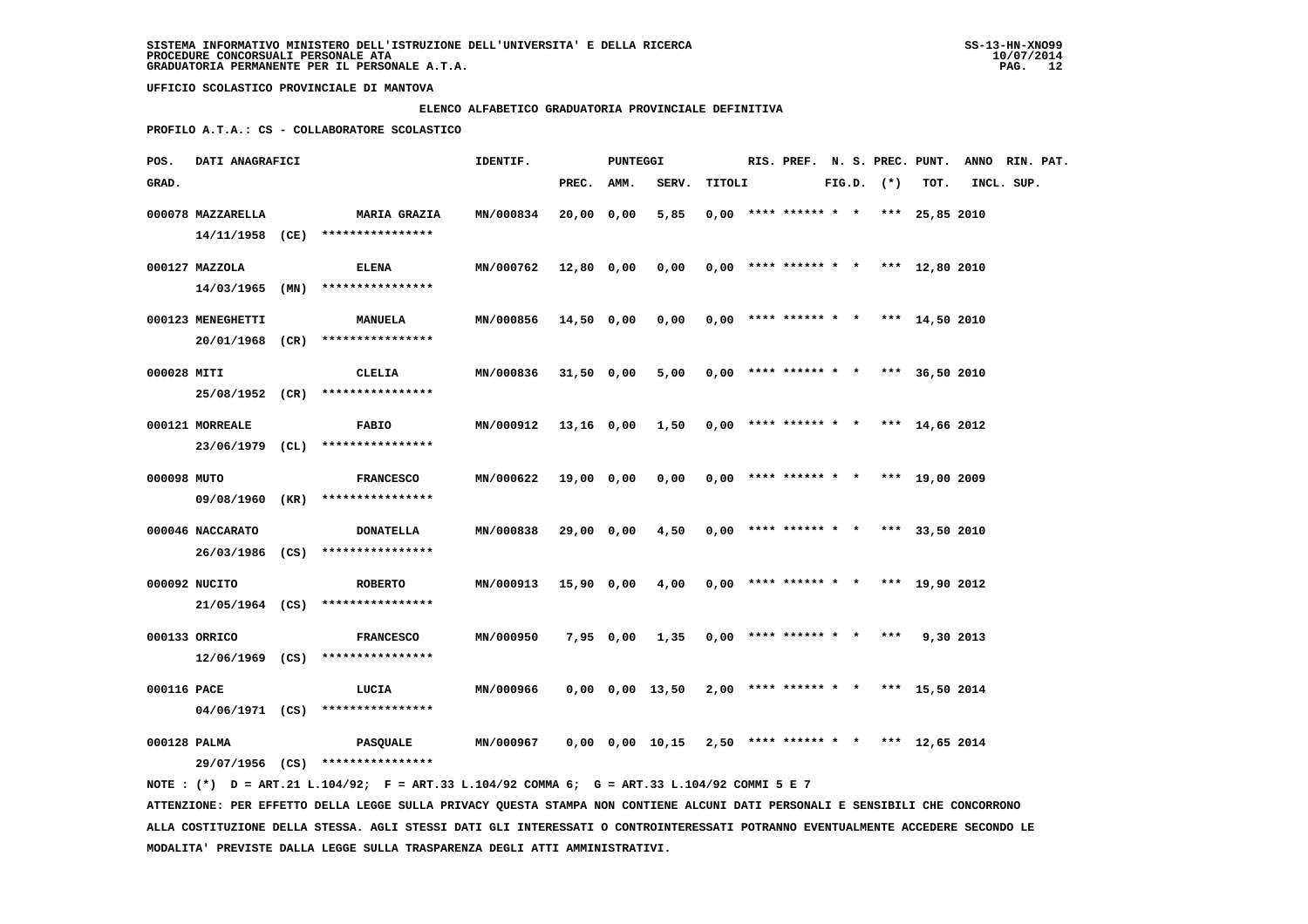#### **ELENCO ALFABETICO GRADUATORIA PROVINCIALE DEFINITIVA**

 **PROFILO A.T.A.: CS - COLLABORATORE SCOLASTICO**

| POS.         | DATI ANAGRAFICI   |  |                                    | IDENTIF.         | PUNTEGGI   |            |                                                       |        |  |                                       | RIS. PREF. N. S. PREC. PUNT. ANNO RIN. PAT. |  |                |                |            |  |
|--------------|-------------------|--|------------------------------------|------------------|------------|------------|-------------------------------------------------------|--------|--|---------------------------------------|---------------------------------------------|--|----------------|----------------|------------|--|
| GRAD.        |                   |  |                                    |                  | PREC. AMM. |            | SERV.                                                 | TITOLI |  |                                       |                                             |  | $FIG.D.$ $(*)$ | TOT.           | INCL. SUP. |  |
|              | 000009 PASOLINI   |  | <b>NATASCIA</b>                    | MN/000626        | 32,50 0,00 |            | 6,00                                                  |        |  | $0.00$ **** ****** * * *** 38,50 2009 |                                             |  |                |                |            |  |
|              |                   |  | 28/09/1976 (MN) ****************   |                  |            |            |                                                       |        |  |                                       |                                             |  |                |                |            |  |
|              | 000072 PASQUALI   |  | LUCIA                              | MN/000885        |            |            | $22,65$ 0,00 4,00 0,00 **** ****** * * *** 26,65 2011 |        |  |                                       |                                             |  |                |                |            |  |
|              | $13/12/1956$ (MN) |  | ****************                   |                  |            |            |                                                       |        |  |                                       |                                             |  |                |                |            |  |
|              | 000135 PEDANO     |  | <b>CALOGERO</b>                    | MN/000968        |            | 0,00 0,00  | 4,95                                                  |        |  | $3,50$ **** ****** * * ***            |                                             |  |                | 8,45 2014      |            |  |
|              |                   |  | $16/01/1983$ (AG) **************** |                  |            |            |                                                       |        |  |                                       |                                             |  |                |                |            |  |
| 000018 PERNA |                   |  | <b>ROSANNA</b>                     | MN/000840        | 32,00 0,00 |            | 5,00                                                  |        |  | $0,00$ **** ****** * * *** 37,00 2010 |                                             |  |                |                |            |  |
|              |                   |  | $11/04/1970$ (NA) **************** |                  |            |            |                                                       |        |  |                                       |                                             |  |                |                |            |  |
|              | 000085 PETRANCA   |  | ANNA                               | MN/000872        | 19,50 0,00 |            | 3,00                                                  |        |  | $0,00$ **** ****** * * *** 22,50 2011 |                                             |  |                |                |            |  |
|              |                   |  | 10/10/1960 (LE) ****************   |                  |            |            |                                                       |        |  |                                       |                                             |  |                |                |            |  |
|              | 000030 PIOVESAN   |  | LORETTA                            | MN/000841        |            | 31,00 0,00 | 5,00                                                  |        |  | $0,00$ **** ****** * * *** 36,00 2010 |                                             |  |                |                |            |  |
|              | 05/01/1966 (MN)   |  | ****************                   |                  |            |            |                                                       |        |  |                                       |                                             |  |                |                |            |  |
|              | 000122 PRATICO'   |  | <b>DANIELA</b>                     | <b>MN/000691</b> |            | 14,60 0,00 | 0,00                                                  |        |  | $0.00$ **** ****** * * *** 14,60 2009 |                                             |  |                |                |            |  |
|              |                   |  | 22/03/1977 (RC) ****************   |                  |            |            |                                                       |        |  |                                       |                                             |  |                |                |            |  |
| 000021 PRETI |                   |  | <b>CHIARA</b>                      | MN/000842        |            | 32,05 0,00 | 4,50                                                  |        |  | $0,00$ **** ****** * * *** 36,55 2010 |                                             |  |                |                |            |  |
|              | 02/01/1961 (MN)   |  | ****************                   |                  |            |            |                                                       |        |  |                                       |                                             |  |                |                |            |  |
|              | 000104 PROCOPIO   |  | <b>MARGHERITA</b>                  | <b>MN/000951</b> |            | 14,00 0,00 | 4,00                                                  |        |  | $0,00$ **** ****** * * *** 18,00 2013 |                                             |  |                |                |            |  |
|              |                   |  | 19/01/1972 (KR) ****************   |                  |            |            |                                                       |        |  |                                       |                                             |  |                |                |            |  |
| 000048 RAIA  |                   |  | <b>RAFFAELLA</b>                   | MN/000790        |            | 28,50 0,00 | $4,50$ 0,00 **** ****** * * *** 33,00 2010            |        |  |                                       |                                             |  |                |                |            |  |
|              |                   |  | $05/11/1973$ (NA) **************** |                  |            |            |                                                       |        |  |                                       |                                             |  |                |                |            |  |
|              | 000068 RIGHETTI   |  | <b>ELENA</b>                       | MN/000846        |            | 24,00 0,00 | 4,50                                                  |        |  | $0,00$ **** ****** * *                |                                             |  |                | *** 28,50 2010 |            |  |
|              |                   |  | 26/05/1965 (MN) ****************   |                  |            |            |                                                       |        |  |                                       |                                             |  |                |                |            |  |

 **NOTE : (\*) D = ART.21 L.104/92; F = ART.33 L.104/92 COMMA 6; G = ART.33 L.104/92 COMMI 5 E 7 ATTENZIONE: PER EFFETTO DELLA LEGGE SULLA PRIVACY QUESTA STAMPA NON CONTIENE ALCUNI DATI PERSONALI E SENSIBILI CHE CONCORRONO ALLA COSTITUZIONE DELLA STESSA. AGLI STESSI DATI GLI INTERESSATI O CONTROINTERESSATI POTRANNO EVENTUALMENTE ACCEDERE SECONDO LE MODALITA' PREVISTE DALLA LEGGE SULLA TRASPARENZA DEGLI ATTI AMMINISTRATIVI.**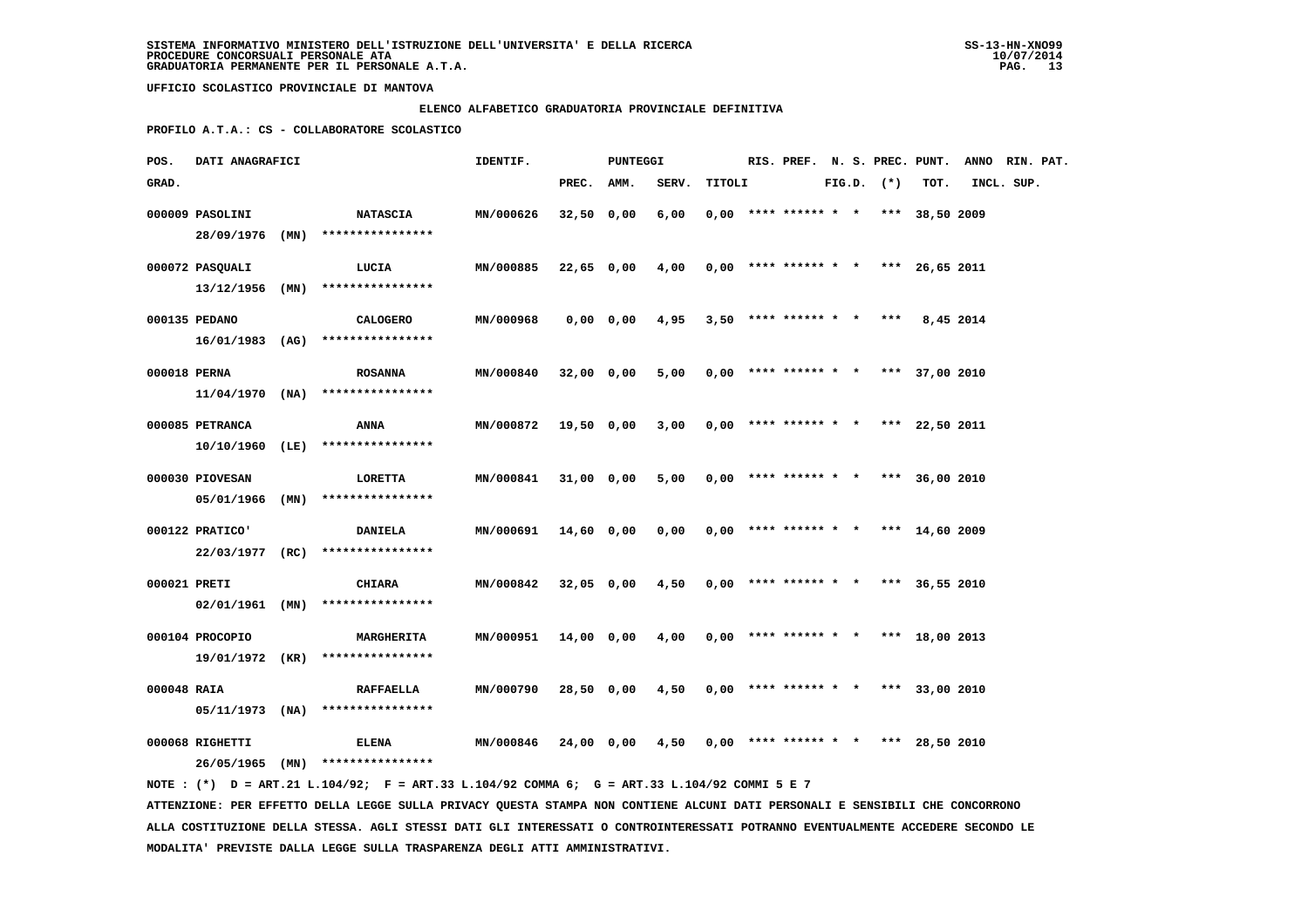### **ELENCO ALFABETICO GRADUATORIA PROVINCIALE DEFINITIVA**

 **PROFILO A.T.A.: CS - COLLABORATORE SCOLASTICO**

| POS.         | <b>DATI ANAGRAFICI</b> |  |                                                                                             | IDENTIF.<br>PUNTEGGI                                          |            |  |                                                           |        |  |  |                | RIS. PREF. N. S. PREC. PUNT. ANNO RIN. PAT. |            |  |  |
|--------------|------------------------|--|---------------------------------------------------------------------------------------------|---------------------------------------------------------------|------------|--|-----------------------------------------------------------|--------|--|--|----------------|---------------------------------------------|------------|--|--|
| GRAD.        |                        |  |                                                                                             |                                                               | PREC. AMM. |  | SERV.                                                     | TITOLI |  |  | $FIG.D.$ $(*)$ | TOT.                                        | INCL. SUP. |  |  |
|              | 000032 RONCON          |  | <b>MAIDA</b>                                                                                | MN/000679                                                     | 31,50 0,00 |  | 4,50                                                      |        |  |  |                | $0,00$ **** ****** * * *** 36,00 2009       |            |  |  |
|              |                        |  | 06/10/1953 (RO) ****************                                                            |                                                               |            |  |                                                           |        |  |  |                |                                             |            |  |  |
|              | 000115 RUOTOLO         |  | FILOMENA                                                                                    | MN/000970                                                     |            |  | $0,00$ $0,00$ $13,50$ $2,00$ **** ****** * *** 15,50 2014 |        |  |  |                |                                             |            |  |  |
|              |                        |  | 15/09/1971 (EE) ****************                                                            |                                                               |            |  |                                                           |        |  |  |                |                                             |            |  |  |
|              |                        |  |                                                                                             |                                                               |            |  |                                                           |        |  |  |                |                                             |            |  |  |
| 000055 RUSSO |                        |  | TERESA                                                                                      | MN/000845                                                     |            |  | 28,50 0,00 4,00 0,00 **** ****** * * *** 32,50 2010       |        |  |  |                |                                             |            |  |  |
|              |                        |  | 11/06/1954 (KR) ****************                                                            |                                                               |            |  |                                                           |        |  |  |                |                                             |            |  |  |
|              | 000120 SAMPOGNARO      |  | <b>STEFANIA</b>                                                                             | MN/000969                                                     |            |  | $0,00$ $0,00$ $13,00$ $2,00$ **** ****** * *** 15,00 2014 |        |  |  |                |                                             |            |  |  |
|              |                        |  | 26/10/1981 (SR) ****************                                                            |                                                               |            |  |                                                           |        |  |  |                |                                             |            |  |  |
|              | 000090 SANDRINI        |  | <b>GIANCARLO</b>                                                                            | MN/000952 16,10 0,00 4,00 0,00 **** ****** * * *** 20,10 2013 |            |  |                                                           |        |  |  |                |                                             |            |  |  |
|              |                        |  | $11/08/1958$ (MN) ****************                                                          |                                                               |            |  |                                                           |        |  |  |                |                                             |            |  |  |
|              |                        |  |                                                                                             |                                                               |            |  |                                                           |        |  |  |                |                                             |            |  |  |
|              | 000069 SANZONE         |  | <b>MARIA</b>                                                                                | MN/000843                                                     | 24,05 0,00 |  | $4,00$ 0,00 **** ****** * * *** 28,05 2010                |        |  |  |                |                                             |            |  |  |
|              |                        |  | 28/07/1961 (CS) ****************                                                            |                                                               |            |  |                                                           |        |  |  |                |                                             |            |  |  |
|              | 000084 SARTOR          |  | <b>FABRIZIO</b>                                                                             | MN/000664 22,90 0,00                                          |            |  | $0,00$ $0,00$ **** ****** * * *** 22,90 2009              |        |  |  |                |                                             |            |  |  |
|              |                        |  | 21/07/1962 (TO) ****************                                                            |                                                               |            |  |                                                           |        |  |  |                |                                             |            |  |  |
|              | 000049 SCARFONE        |  | <b>FILOMENA</b>                                                                             | <b>MN/000768</b>                                              | 28,50 0,00 |  | $4,50$ 0,00 **** ****** * * *** 33,00 2010                |        |  |  |                |                                             |            |  |  |
|              |                        |  | 06/09/1966 (KR) ****************                                                            |                                                               |            |  |                                                           |        |  |  |                |                                             |            |  |  |
|              | 000031 SCHIATTI        |  |                                                                                             |                                                               |            |  |                                                           |        |  |  |                |                                             |            |  |  |
|              |                        |  | <b>OMBRETTA</b><br>$13/05/1957$ (MN) *****************                                      | MN/000794 31,00 0,00                                          |            |  | 5,00 0,00 **** ****** * * *** 36,00 2010                  |        |  |  |                |                                             |            |  |  |
|              |                        |  |                                                                                             |                                                               |            |  |                                                           |        |  |  |                |                                             |            |  |  |
|              | 000025 SCIANNA         |  | GIUSEPPINA                                                                                  | <b>MN/000873</b>                                              | 31,50 0,00 |  | 5,00                                                      |        |  |  |                | $0,00$ **** ****** * * *** 36,50 2011       |            |  |  |
|              |                        |  | 25/12/1978 (PA) ****************                                                            |                                                               |            |  |                                                           |        |  |  |                |                                             |            |  |  |
|              | 000024 SERRA CIANCI    |  | AMELIA SILVANA MN/000592 31,50 0,00                                                         |                                                               |            |  | 5,00                                                      |        |  |  |                | $0,00$ **** ****** * * *** 36,50 2008       |            |  |  |
|              |                        |  | 07/07/1963 (FG) ****************                                                            |                                                               |            |  |                                                           |        |  |  |                |                                             |            |  |  |
|              |                        |  | NOTE: (*) D = ART.21 L.104/92; F = ART.33 L.104/92 COMMA 6; G = ART.33 L.104/92 COMMI 5 E 7 |                                                               |            |  |                                                           |        |  |  |                |                                             |            |  |  |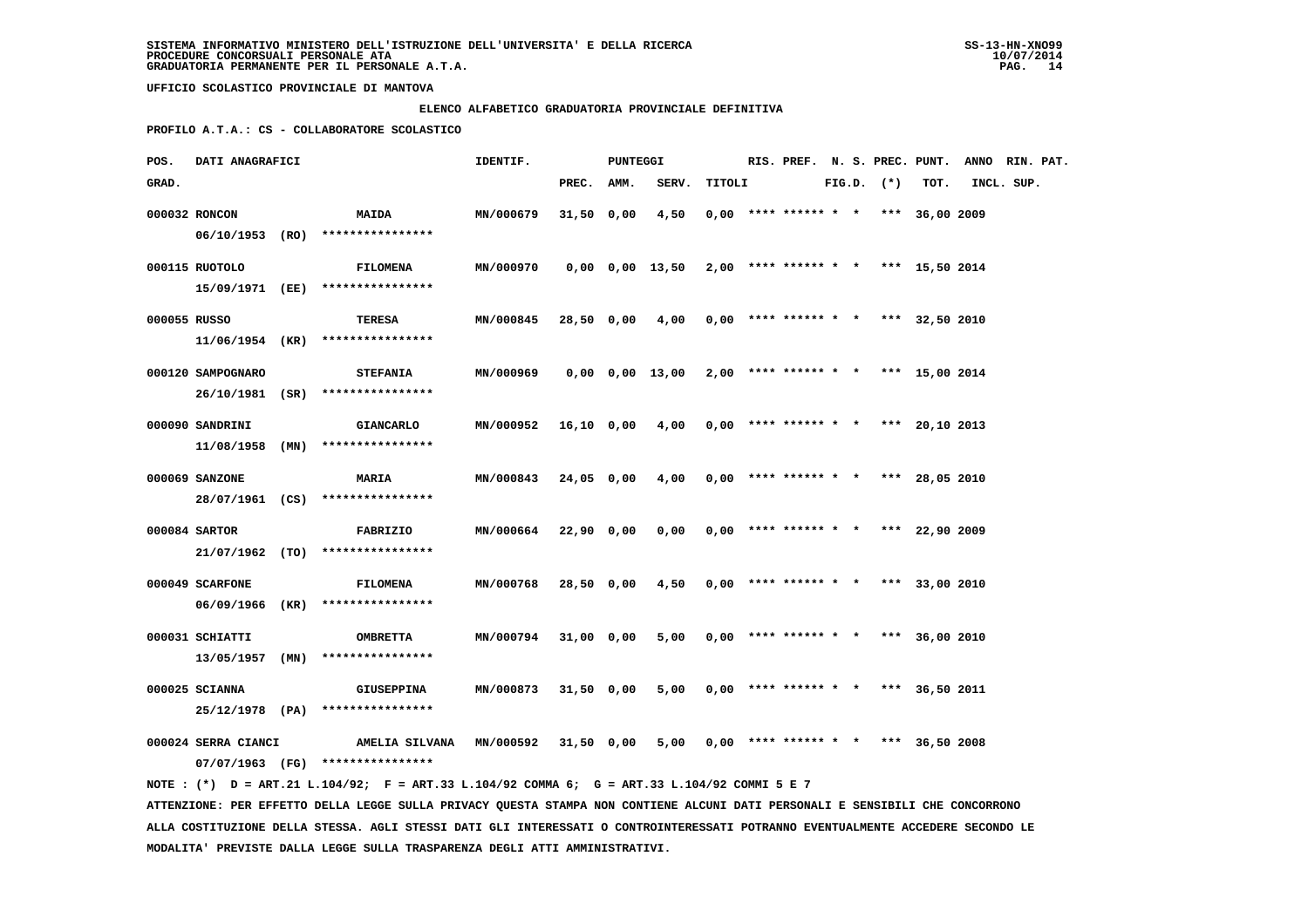### **ELENCO ALFABETICO GRADUATORIA PROVINCIALE DEFINITIVA**

 **PROFILO A.T.A.: CS - COLLABORATORE SCOLASTICO**

| POS.         | DATI ANAGRAFICI   |  |                                                                                             | IDENTIF.         |            |  | <b>PUNTEGGI</b> |        |  |                                       |  | RIS. PREF. N. S. PREC. PUNT. ANNO RIN. PAT. |      |            |  |  |
|--------------|-------------------|--|---------------------------------------------------------------------------------------------|------------------|------------|--|-----------------|--------|--|---------------------------------------|--|---------------------------------------------|------|------------|--|--|
| GRAD.        |                   |  |                                                                                             |                  | PREC. AMM. |  | SERV.           | TITOLI |  |                                       |  | $FIG.D.$ $(*)$                              | TOT. | INCL. SUP. |  |  |
| 000095 SIRNA |                   |  | CONCETTA                                                                                    | MN/000295        | 19,55 0,00 |  | 0,00            |        |  | $0,00$ **** ****** * * *** 19,55 2003 |  |                                             |      |            |  |  |
|              |                   |  | 28/01/1953 (SR) ****************                                                            |                  |            |  |                 |        |  |                                       |  |                                             |      |            |  |  |
|              | 000054 SOMENZI    |  | <b>ANNA MARIA</b>                                                                           | MN/000847        | 28,00 0,00 |  | 4,50            |        |  | $0,00$ **** ****** * * *** 32,50 2010 |  |                                             |      |            |  |  |
|              |                   |  | 09/01/1965 (CR) ****************                                                            |                  |            |  |                 |        |  |                                       |  |                                             |      |            |  |  |
|              | 000010 SONCINI    |  | <b>RITA</b>                                                                                 | <b>MN/000771</b> | 32,50 0,00 |  | 6,00            |        |  | $0,00$ **** ****** * * *** 38,50 2010 |  |                                             |      |            |  |  |
|              |                   |  | 24/10/1960 (MN) ****************                                                            |                  |            |  |                 |        |  |                                       |  |                                             |      |            |  |  |
|              | 000041 SQUILLACI  |  | <b>PIETRO ANTONIO</b>                                                                       | <b>MN/000850</b> |            |  | 29,60 0,00 4,50 |        |  | $0,00$ **** ****** * * *** 34,10 2010 |  |                                             |      |            |  |  |
|              |                   |  | $02/02/1983$ (RC) ****************                                                          |                  |            |  |                 |        |  |                                       |  |                                             |      |            |  |  |
|              | 000081 TAFFURELLI |  | <b>MICHELA</b>                                                                              | MN/000851        | 20,55 0,00 |  | 3,50            |        |  | $0,00$ **** ****** * * *** 24,05 2010 |  |                                             |      |            |  |  |
|              |                   |  | 20/08/1967 (CR) ****************                                                            |                  |            |  |                 |        |  |                                       |  |                                             |      |            |  |  |
|              | 000083 TARALLO    |  | <b>MARIA STELLA</b>                                                                         | <b>MN/000916</b> | 18,50 0,00 |  | 5,00            |        |  | $0.00$ **** ****** * * *** 23.50 2012 |  |                                             |      |            |  |  |
|              |                   |  | $21/01/1986$ (AG) *****************                                                         |                  |            |  |                 |        |  |                                       |  |                                             |      |            |  |  |
|              | 000057 TASINATO   |  | <b>MARIA ROSA</b>                                                                           | MN/000793        | 27,50 0,00 |  | 4,50            |        |  | $0,00$ **** ****** * * *** 32,00 2010 |  |                                             |      |            |  |  |
|              |                   |  | 23/08/1958 (MN) ****************                                                            |                  |            |  |                 |        |  |                                       |  |                                             |      |            |  |  |
|              | 000106 TOFFANIN   |  | <b>ELEONORA</b>                                                                             | MN/000953        | 14,50 0,00 |  | 3,00            |        |  | $0,00$ **** ****** * * *** 17,50 2013 |  |                                             |      |            |  |  |
|              |                   |  | $20/12/1967$ (MN) *****************                                                         |                  |            |  |                 |        |  |                                       |  |                                             |      |            |  |  |
|              | 000117 TRAZZI     |  | <b>RITA</b>                                                                                 | MN/000879        | 15,50 0,00 |  | 0,00            |        |  | $0.00$ **** ****** * * *** 15,50 2011 |  |                                             |      |            |  |  |
|              |                   |  | 13/12/1954 (MN) ****************                                                            |                  |            |  |                 |        |  |                                       |  |                                             |      |            |  |  |
|              | 000109 TROMBETTA  |  | <b>ANNA</b>                                                                                 | MN/000971        |            |  | 0,00 0,00 13,60 |        |  | $3,00$ **** ****** * * *** 16,60 2014 |  |                                             |      |            |  |  |
|              |                   |  | 17/08/1962 (PA) ****************                                                            |                  |            |  |                 |        |  |                                       |  |                                             |      |            |  |  |
|              | 000039 VICENZONI  |  | PAOLA AURELIA                                                                               | MN/000848        |            |  | 30,00 0,00 4,50 |        |  | $0,00$ **** ****** * * *** 34,50 2010 |  |                                             |      |            |  |  |
|              |                   |  | 25/03/1966 (MN) ****************                                                            |                  |            |  |                 |        |  |                                       |  |                                             |      |            |  |  |
|              |                   |  | NOTE: (*) D = ART.21 L.104/92; F = ART.33 L.104/92 COMMA 6; G = ART.33 L.104/92 COMMI 5 E 7 |                  |            |  |                 |        |  |                                       |  |                                             |      |            |  |  |